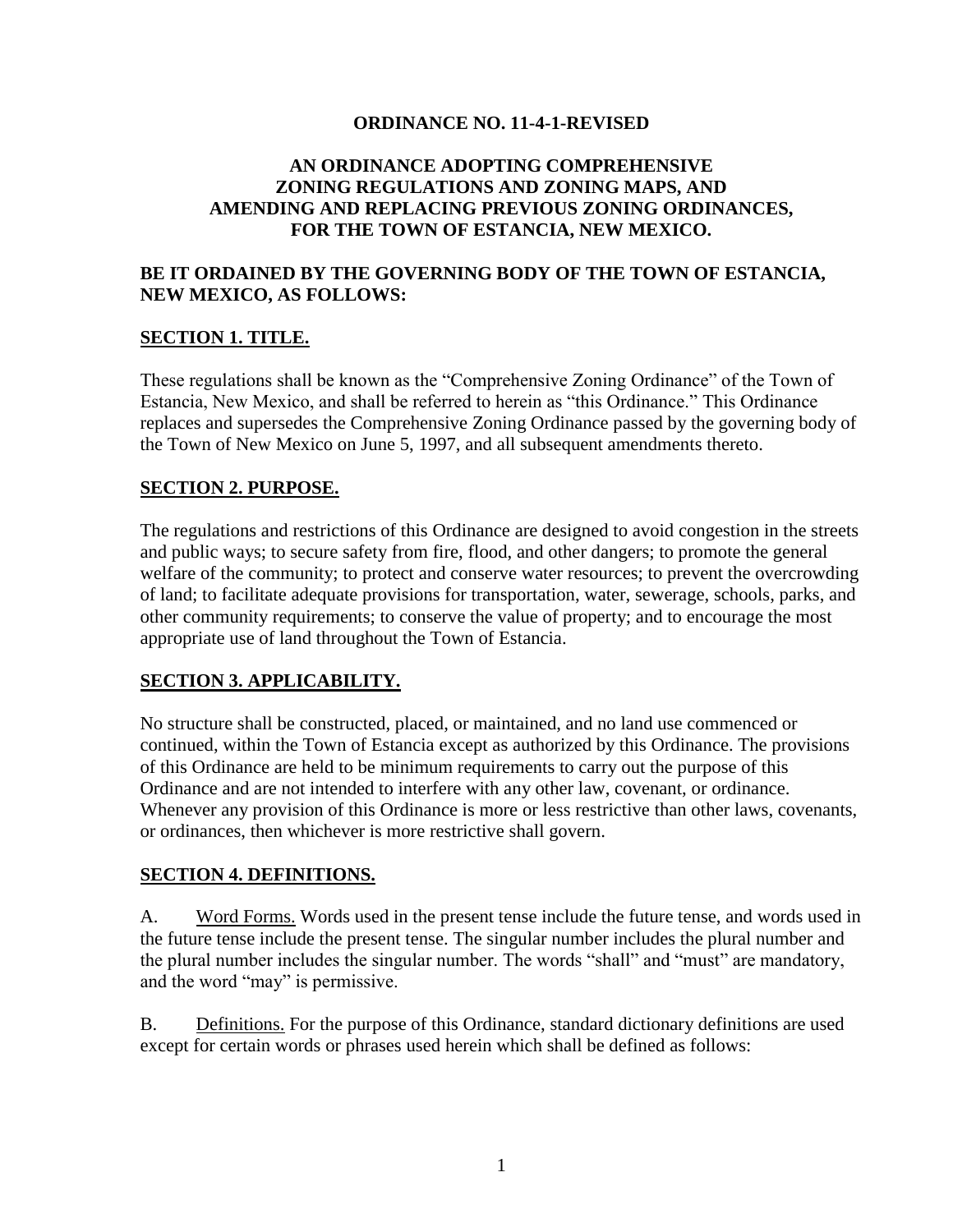- 1. "Accessory" means subordinate and incidental to a principal use or structure on the premises.
- 2. "Boarding, Rooming, or Lodging House" means a building other than a hotel, motel, or restaurant where lodging, with or without meals, is provided for compensation. Such a building shall not contain more than five guest rooms. This definition includes a "Bed and Breakfast" enterprise.
- 3. "Building" means a structure, of more or less permanent construction, having a roof and intended to be used for sheltering people, animals, property, or business activity.
- 4. "Conditional Use" means a use which may be or become a nuisance or hazard to neighboring properties if proper safeguards are not taken. Conditional uses require a permit following review and approval by the Planning Commission.
- 5. "Contiguous" means touching or separated only by a public right-of-way.
- 6. "Dwelling, Multiple" means a structure containing two or more dwelling units.
- 7. "Dwelling, Singular" means a dwelling unit that is not physically connected to any other dwelling unit.
- 8. "Dwelling Unit" means any structure or part of a structure containing one or more connected rooms and a single kitchen designed to be occupied by one family for living and sleeping purposes. A dwelling unit may be manufactured housing or site-built housing.
- 9. "Family" means one or more persons occupying a dwelling unit, provided that unless all members are related by blood, marriage, adoption, or legal assignment, no such family shall include more than five persons.
- 10. "Fence, Opaque" is a fence that prevents public view of the property enclosed by the fence.
- 11. "Fence, Transparent" is a fence erected to allow public view of the property enclosed by the fence. Fences that allow public view of the property enclosed through at least 25% of that portion of the fence above four feet in height, within any random ten-foot section of such fence, shall be considered transparent for the purposes of this ordinance.
- 12. "Floor Area" means the total gross area of all floors of a building, expressed in square feet measured from the outside surfaces of exterior walls.
- 13. "Floor Area Ratio" means the relationship of the floor area to the lot area, computed by dividing the floor area by the lot area.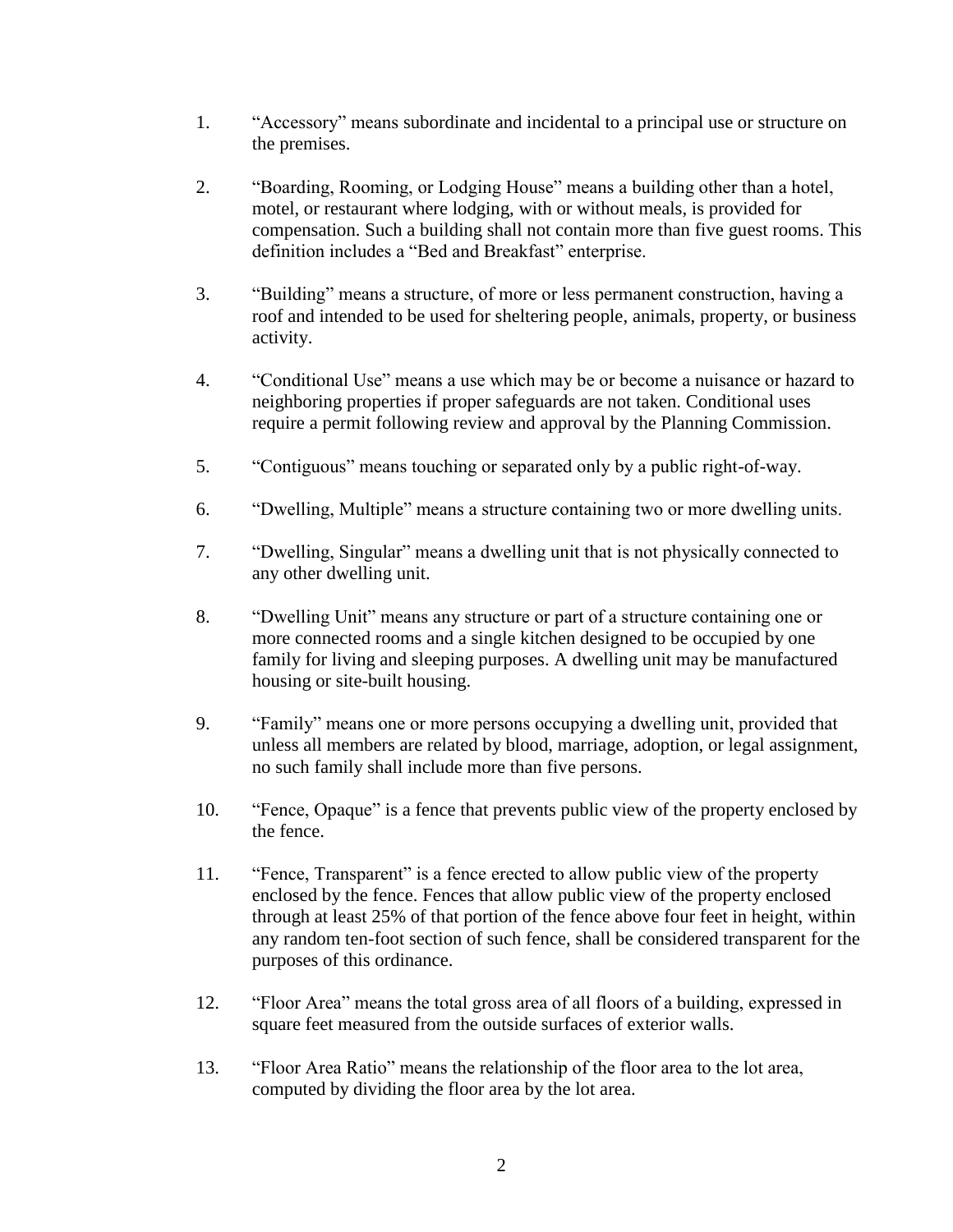- 14. "Grade" means the average of the finished ground level at the center of all walls of a building.
- 15. "Height" means the vertical distance measured from the lowest ground elevation to the highest point on a structure. When applied to buildings, height means the vertical distance from the grade to the highest point of the roof line.
- 16. "Home Occupation" means a business or commercial activity which is conducted within a dwelling unit or an accessory structure within a residential zone district, and which is clearly secondary to the residential use of the premises.
- 17. "Lot" means a tract or parcel of land platted and filed for record or recorded in the Office of the Clerk of Torrance County, New Mexico, with access to a public right-of-way.
- 18. "Lot Area" means the area contained within the boundary lines of a lot.
- 19. "Lot, Corner" means any lot bordering on two or more streets at their intersection.
- 20. "Lot, Double Frontage" means any lot bordering on two parallel or approximately parallel streets.
- 21. "Lot Line, Front" means the boundary line of a lot bordering on a street or public right-of-way.
- 22. "Lot Line, Rear" means the boundary line of a lot which is opposite and most distant from the front lot line and does not connect to the front lot line.
- 23. "Lot Line, Side" means any lot boundary line which is not a front lot line or a rear lot line.
- 24. "Manufactured Home" (also known as mobile home) means a movable or portable housing structure constructed to be towed on its own chassis and designed to be installed with or without a permanent foundation for human occupancy as a residence and which may include one or more components that can be retracted for towing purposes and subsequently expanded for additional capacity or may be two or more units separately towable but designed to be joined into one integral unit, as well as a single unit. A manufactured home shall be certified as meeting the National Manufactured Housing Construction and Safety Standards. "Manufactured home" does not include recreational vehicles, or modular or premanufactured homes built to Uniform Building Code standards designed to be permanently affixed to real property.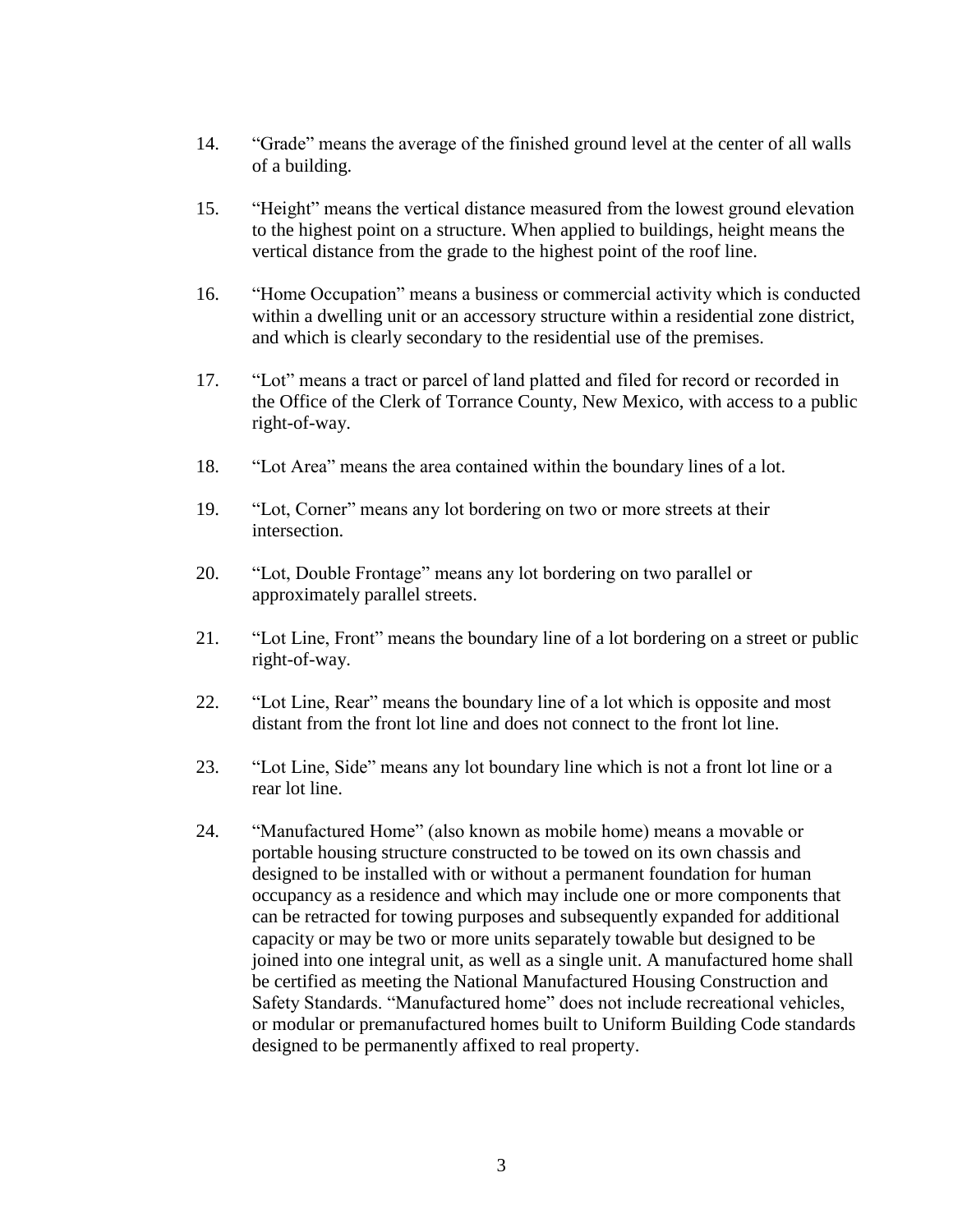- 25. Manufactured Home Park" means a tract of land on which space is leased or rented for occupancy for 30 days or more for manufactured homes, and which contains permanent facilities and services for the use of the manufactured home occupants.
- 26. "National Flood Insurance Program" means the federal program promulgated by the National Flood Insurance Act of 1968 and the Flood Disaster Protection Act of 1973. The Town is a participating community in this program and has adopted floodplain management regulations for designated flood-prone areas within the Town.
- 27. "Nonconforming Uses, Lots, or Structures" means any building or structure, or portion thereof, or use of any building or land, which does not conform to the regulations of this Ordinance and which lawfully existed on the effective date of the regulations to which it does not conform.
- 28. "Parking, Off-Street" means an area on a lot used for required parking of motor vehicles as regulated by this Ordinance.
- 29. "Permissive Use" means any use authorized in a particular zone district established by this Ordinance.
- 30. "Person" means any individual, estate, trust, receiver, association, club, corporation, company, firm, or other entity.
- 31. "Planned Area Development" means a special use zone applied to a residential subdivision that does not wholly conform to the requirements of any of the residential zones defined in this Ordinance, but is deemed to be desirable and in accord with the public good. Such a zone may be crafted to allow appropriate development of property that can not accommodate the restrictions imposed by other residential zones, because of restraints caused by irregular boundaries, unusual terrain, or previous development, or because it incorporates the use of new or unconventional methods of construction or arrangement of structures. Such a zone shall be defined by the Planning Commission in consultation with the developer, and may permit smaller lot sizes, road widths, setbacks, and other features than those required in other residential zones and waive other requirements common to such zones. It may also require the dedication of publicuse areas such as parks or playgrounds; prohibit or restrict accessory buildings, structures, and uses; require traffic-control features and restrict parking; require flood diversion and retention provisions, landscaping, or other terrain management improvements; and require specific approval of the size, construction, architecture, placement, and other features of the residential units permitted.
- 32. "Planning Commission" means the Planning Commission of the Town of Estancia.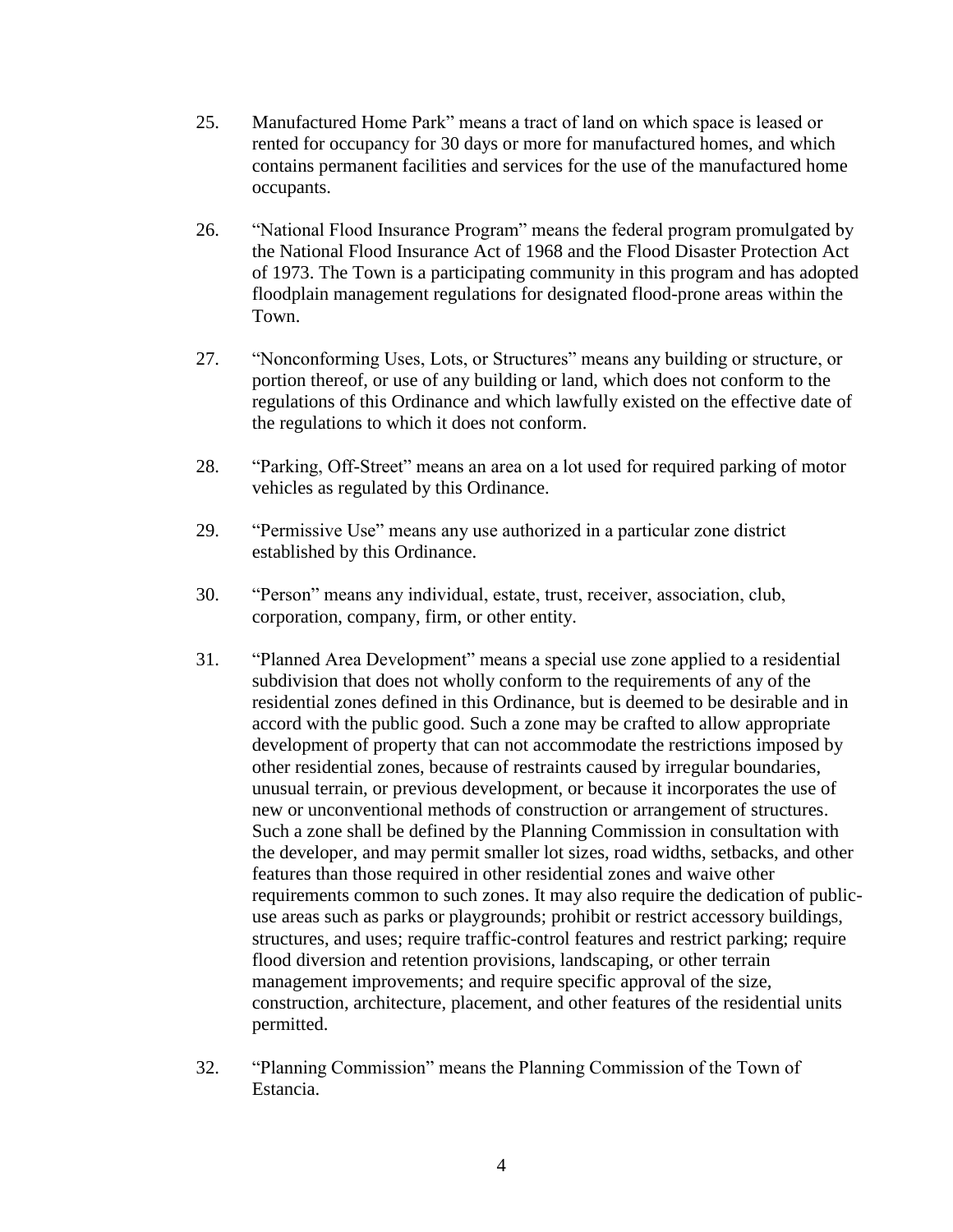- 33. "Premises" means any lot or combination of contiguous lots held in single ownership, together with the development thereon.
- 34. "Public Right-of-Way" means a strip of land intended for use as a thoroughfare which has been dedicated to the public by deed, or reserved by plat, or otherwise acquired by the Town, county, state, or federal government.
- 35. "Recreational Vehicle" means a vehicle which is designed or used as a temporary living quarters for recreation, camping, or travel, and which may be a selfpropelled motor vehicle or designed to be towed by or mounted on a motor vehicle. Recreational vehicles shall not be stored within the front setback of a lot for a time period exceeding 24 hours.
- 36. "Setback" means the minimum allowable distance between any building and the boundary lines of the lot upon which it is located, consisting of open space, and unoccupied by any structure except as otherwise provided in this Ordinance. Yard walls, fences, signs, and public utility structures are exempt from setback restrictions.
- 37. "Setback, Front" means the minimum allowable distance between any building and the front lot line of the lot on which such building is located. No more than one front setback shall be designated on corner lots or double frontage lots.
- 38. "Setback, Rear" means the minimum allowable distance between any building and the rear lot line of the lot on which such building is located. On double frontage lots, the rear setback shall be designated on the opposite side of the lot from the designated front setback.
- 39. "Setback, Side" means the minimum allowable distance between any building and a side lot line of the lot on which such building is located. On corner lots, a side setback shall be designated along one of the lot lines bordering a road or street.
- 40. "Sign" means a structural device using graphic symbols or written messages to communicate information to the public by directing attention to a product, place, activity, person, institution, or business.
- 41. "Site Development Plan" means an accurate plan at a scale of at least one inch to 100 feet which specifies the site, proposed use, pedestrian and vehicle ingress and egress, minimum lot size, and, for each lot, maximum building height and minimum building setbacks, and such other data as may be required by the Planning Commission.
- 42. "Structure" means anything constructed or erected with a permanent location on the ground, or attached to something having a permanent location on the ground.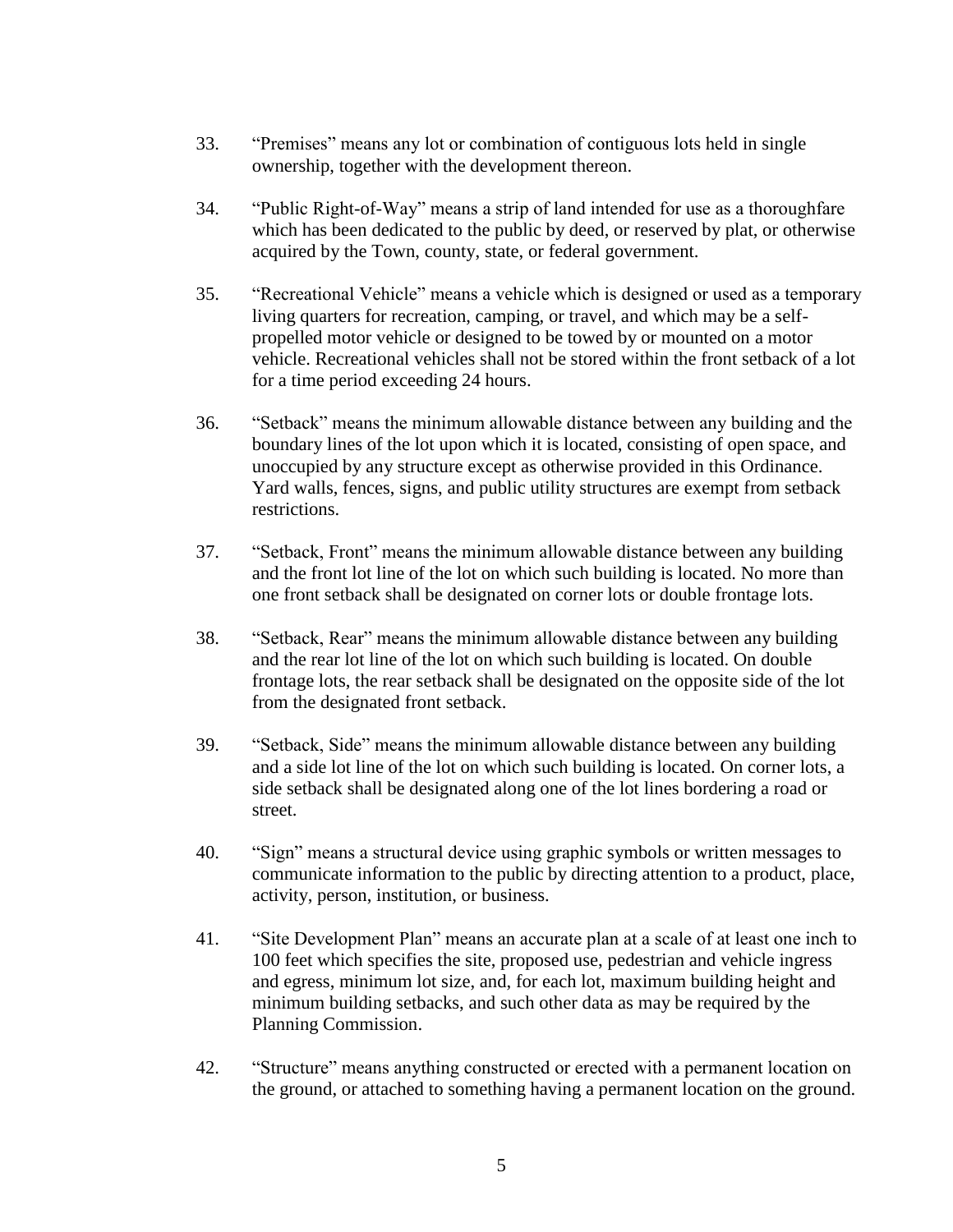- 43. "Town" means the Town of Estancia, Torrance County, New Mexico.
- 44. "Town Board" means the Board of Trustees of the Town of Estancia.
- 45. "Town Clerk" means the chief administrative officer of the Town of Estancia as so designated by the Town Board.
- 46. "Townhouse" means a dwelling unit which is intended to abut one other dwelling unit. A Townhouse shall share a common lot boundary with a Townhouse constructed on an adjacent lot, and may be separately owned.
- 47. "Variance" means a relaxation of the terms of this Ordinance where such relaxation will not be contrary to the public interest and where, owing to conditions peculiar to the property and not the result of actions of the applicant, a literal enforcement of the Ordinance would result in unnecessary hardship. As used in this Ordinance, a variance may be authorized only for area, height, dimension, distance, setback, and off-street parking requirements. Financial gain or loss shall not be the determining factor in deciding a variance.
- 48. "Vehicle" means a mechanical device for transporting people or property on a road or highway, with the exception of devices moved by human or animal power.
- 49. "Zone District" means an area of the Town of Estancia where regulations governing the use of buildings, structures, and land are uniform.
- 50. "Zoning Officer" means an appointee of the Town who shall administer the provisions of this Ordinance.

### **SECTION 5. GENERAL PROVISIONS.**

- A. Access to Structures. All structures shall be appropriately located on lots in order to provide safe and convenient access for servicing, fire protection, and any required offstreet parking or loading.
- B. Accessory Buildings. One or more accessory buildings may be placed on a lot provided that no accessory building will exceed the floor area of the building which is the principal use on the premises, and further provided that no accessory building will be located closer than ten feet from any other buildings on contiguous lots.
- C. Development Plans. Unless otherwise provided herein, any site development plan that is required in this Ordinance shall include the following components:
	- 1. A site plan on a map, to scale, showing boundaries and the location, dimensions, and purpose of all buildings and structures, existing and proposed.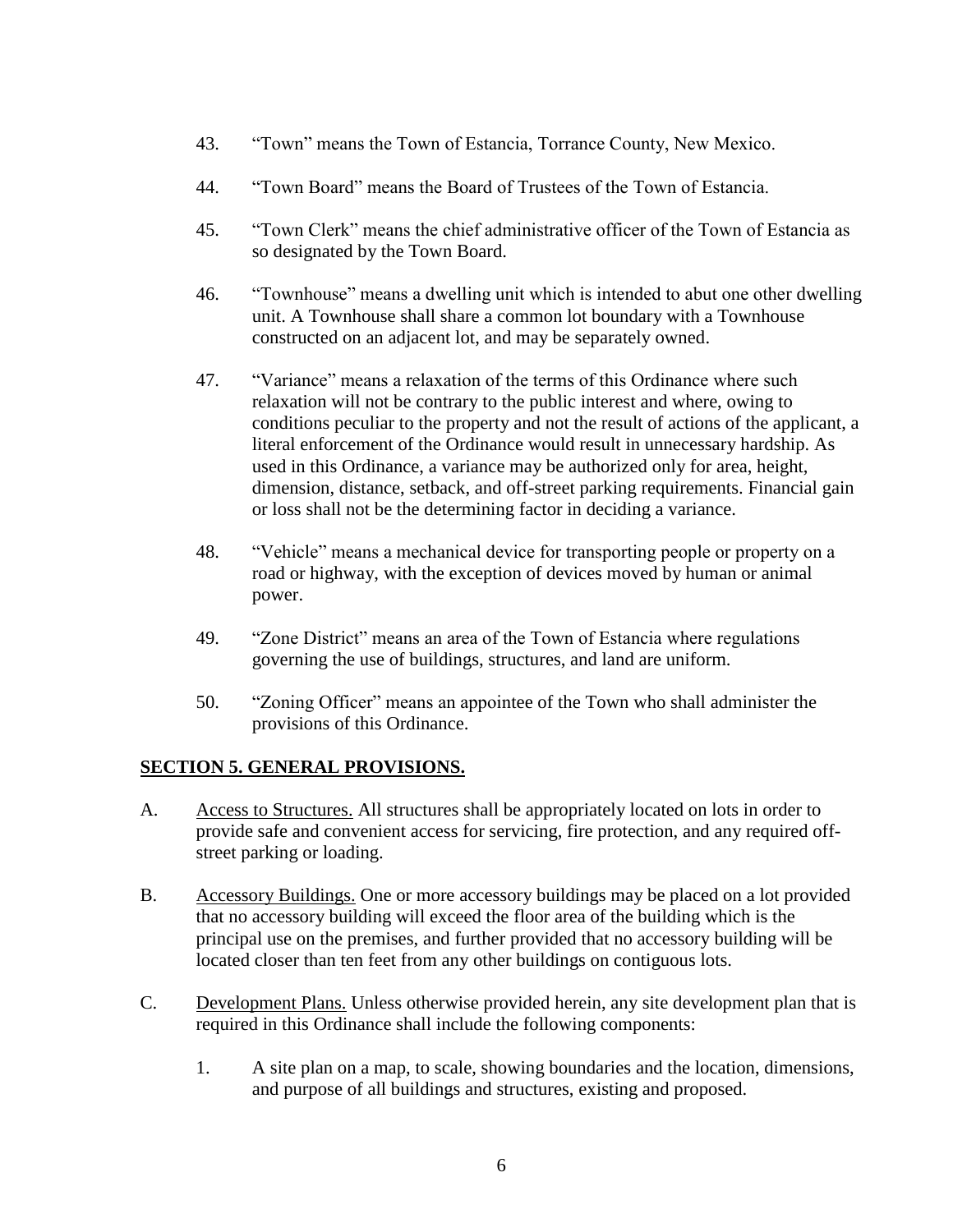- 2. The location and dimensions of all contiguous streets or roads, on-site utility easements indicating their purpose, and parking and loading areas.
- 3. A description of the natural features of the site such as topography and vegetation, any proposed alteration of those natural features, and an identification of any special drainage or flooding conditions on the site; and
- 4. A description of the buildings and structures on contiguous lands.
- D. Hazardous Materials. Bulk storage of toxic substances or hazardous materials within the Town of Estancia shall be conducted in a manner approved by the Fire Department.
- E. Home Occupations. Any activity defined by this Ordinance as a home occupation shall be subject to the following requirements:
	- 1. Only members of the residing family and no more than one other person shall be engaged in the home occupation.
	- 2. There shall be no exterior indication of the home occupation except for one nonilluminated sign that is no larger than five square feet in area;
	- 3. Exterior storage of materials necessary for the home occupation is allowed only if it is surrounded by a solid wall or fence sufficient to provide a visual barrier to any contiguous residential properties;
	- 4. No more than 25 percent of the floor area of the dwelling unit shall be devoted to the home occupation, nor more than [a] 400 square feet floor area of an accessory building; and
	- 5. No equipment or process shall be used in a home occupation which creates a nuisance such as noise, vibration, glare, fumes, odors, or electrical interference detectable to the normal senses, off the premises.
- F. Manufactured Homes.
	- 1. Installation.
		- a. All manufactured homes installed within the town limits, including within permitted manufactured home parks, must be built to federal Housing and Urban Development (HUD) standards. If the manufactured home is preowned, it must be inspected and approved by a certified manufactured home inspector at the owner's expense.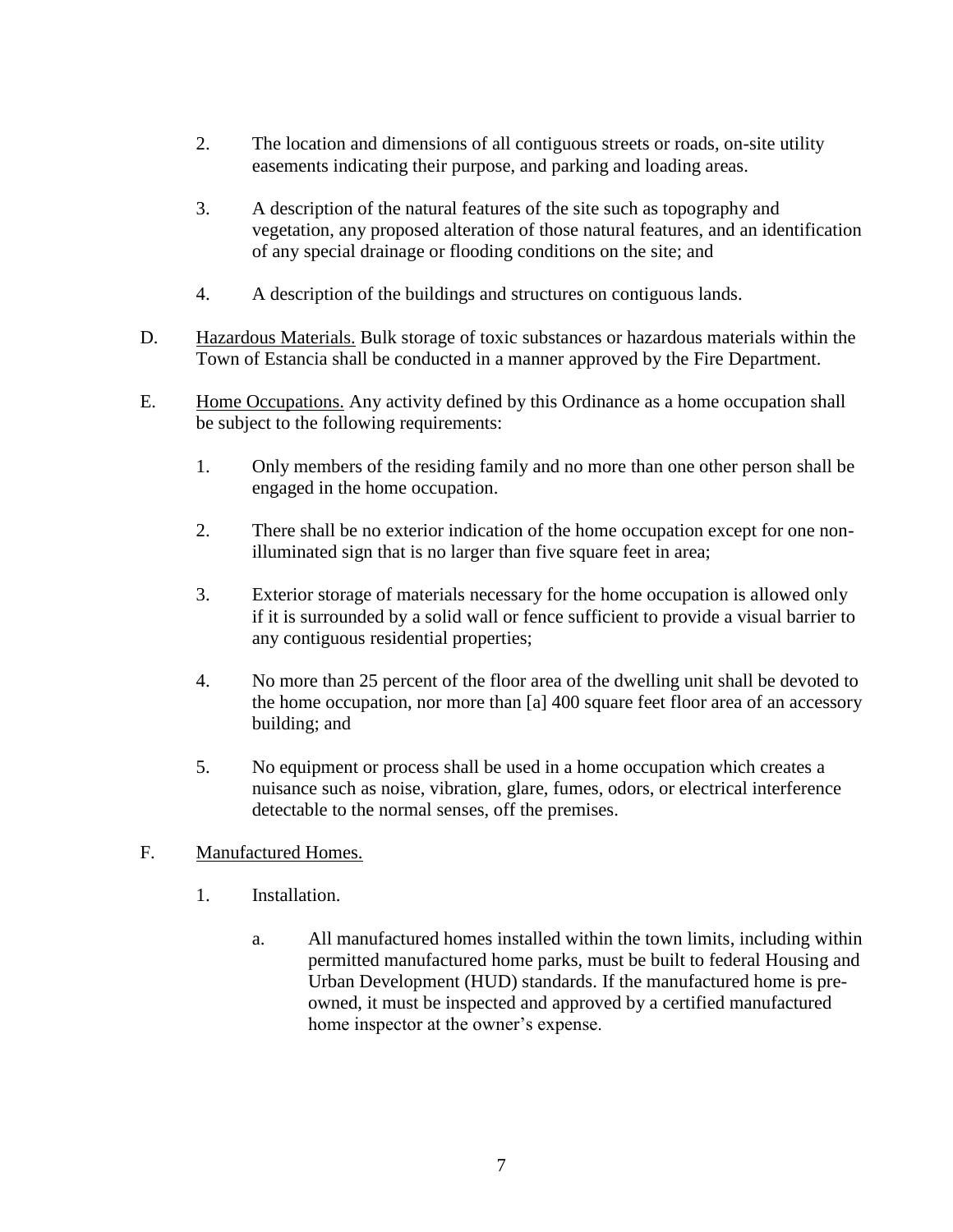- b. Regardless of any setback regulations provided in this Ordinance, no manufactured home shall be placed within 20 feet of any other dwelling unit.
- c. Manufactured homes shall be limited to residential use only, unless otherwise provided in this Ordinance.
- d. Manufactured homes shall be installed on permanent foundations that have been permitted, meet state building codes, and have been approved by the state.
- e. Within 30 days following placement on property within the Town, each manufactured home shall be connected to adequate utilities and provided with appropriate skirting of a durable material.
- f. Manufactured homes shall be stabilized and anchored in accordance with regulations promulgated in the Manufactured Housing Act of New Mexico (60-14-1 et seq. NMSA 1978), and any other regulations adopted by the Town.
- 2. Additions.
	- a. New construction shall be built in accordance with New Mexico Uniform Building Code regulations.
	- b. New construction considered an addition to a manufactured home requires a state building permit and must be granted a state certificate of occupancy. Such new construction must be a separate structure, have its own four walls, and have its own utilities that are not extensions of the manufactured home's systems. Such addition cannot be supported by the manufactured home, but may be sealed to an exterior wall of the manufactured home with flashing.
- G. Political Signs. Signs relating to a political campaign prior to an election or caucus may be permitted on any lot provided such signs shall not be placed more than 90 days prior to the election or caucus, and shall be removed within 10 days following the election or caucus.
- H. Vision Clearance. At all road or street intersections, no obstructions to view shall be placed or maintained between three feet and eight feet above the roadway level in a triangular space at the road or street corner on a corner lot. Such triangular space shall be bounded by the corner property lines and a diagonal line connecting points that are 25 feet in distance from the property line intersection.
- I. Fencing. Fences may be erected in residential zones within the boundary lines of lots. Adjoining property owners may agree to erect fences on property lines they share in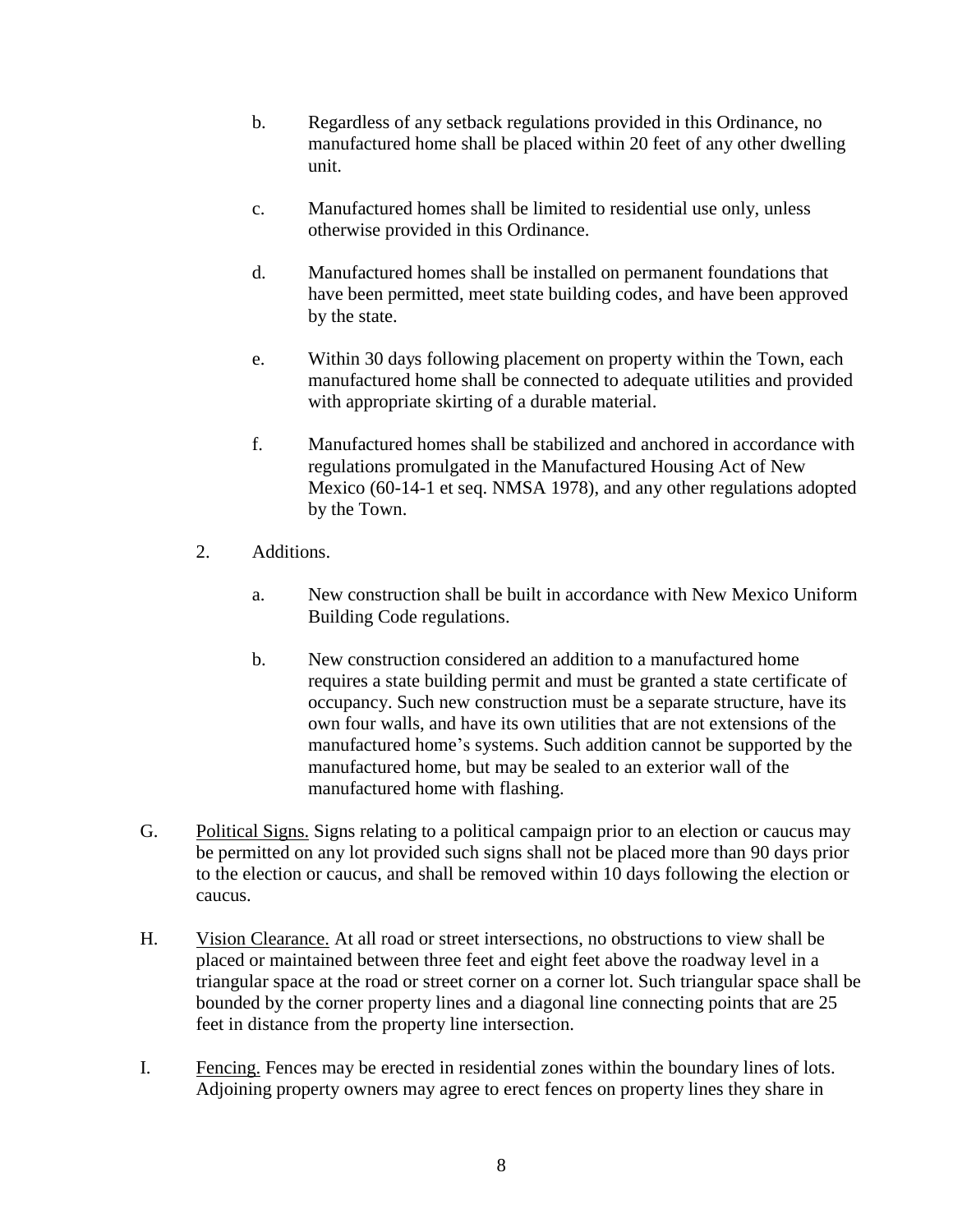common, but lacking such agreement such fences must be erected within the property owned by the builder of the fence.

Fences must be constructed of a durable material and conform to applicable New Mexico Construction Industries Division standards. Razor or concertina wire and similar materials are prohibited.

No fence shall exceed eight feet in height. Fences erected within 20 feet of a property line adjoining a public street (excluding fences adjoining a public alley) shall be further restricted as follows:

- 1. Transparent fences shall not exceed six feet in height.
- 2. Opaque fences shall not exceed four feet in height.
- J. Lighting. The Night Sky Protection Act (74-12-1 to 74-12-10 NMSA 1978) is adopted in its entirety herein.

#### **SECTION 6. ZONE DISTRICT BOUNDARIES.**

- A. Districts. In order to carry out the provisions of this Ordinance, the Town of Estancia is hereby divided into zone districts which are described in the following sections. The regulations prescribed in this Ordinance shall apply within the corporate limits of the Town of Estancia.
- B. Zoning Maps. The boundaries of all zone districts within the Town of Estancia are hereby established as shown on the official zoning maps maintained by the Town.
- C. Interpretation. Where due to the scale, lack of detail, or illegibility of the official zoning maps, there is any uncertainty, contradiction, or conflict as to the intended location of any zone district boundaries shown therein, interpretations concerning the exact location of zone district boundaries shall be determined by the Town Board with the advice of the Planning Commission.
- D. Multiple-Zoned Lots. Circumstances may justify the need to designate more than one zone district on a single lot. In such cases, zone district boundaries within a multiplezoned lot shall be more fully described in the official zoning maps by showing any necessary dimensions of zone districts in relation to existing property lines.
- E. Annexation. Any request or proposal for annexation of territory to the Town of Estancia shall be filed and processed concurrently with an application for an amendment to the Zoning Ordinance. Zoning within annexed areas must be consistent with contiguous zoning, or must be in accordance with the Comprehensive Plan of the Town of Estancia.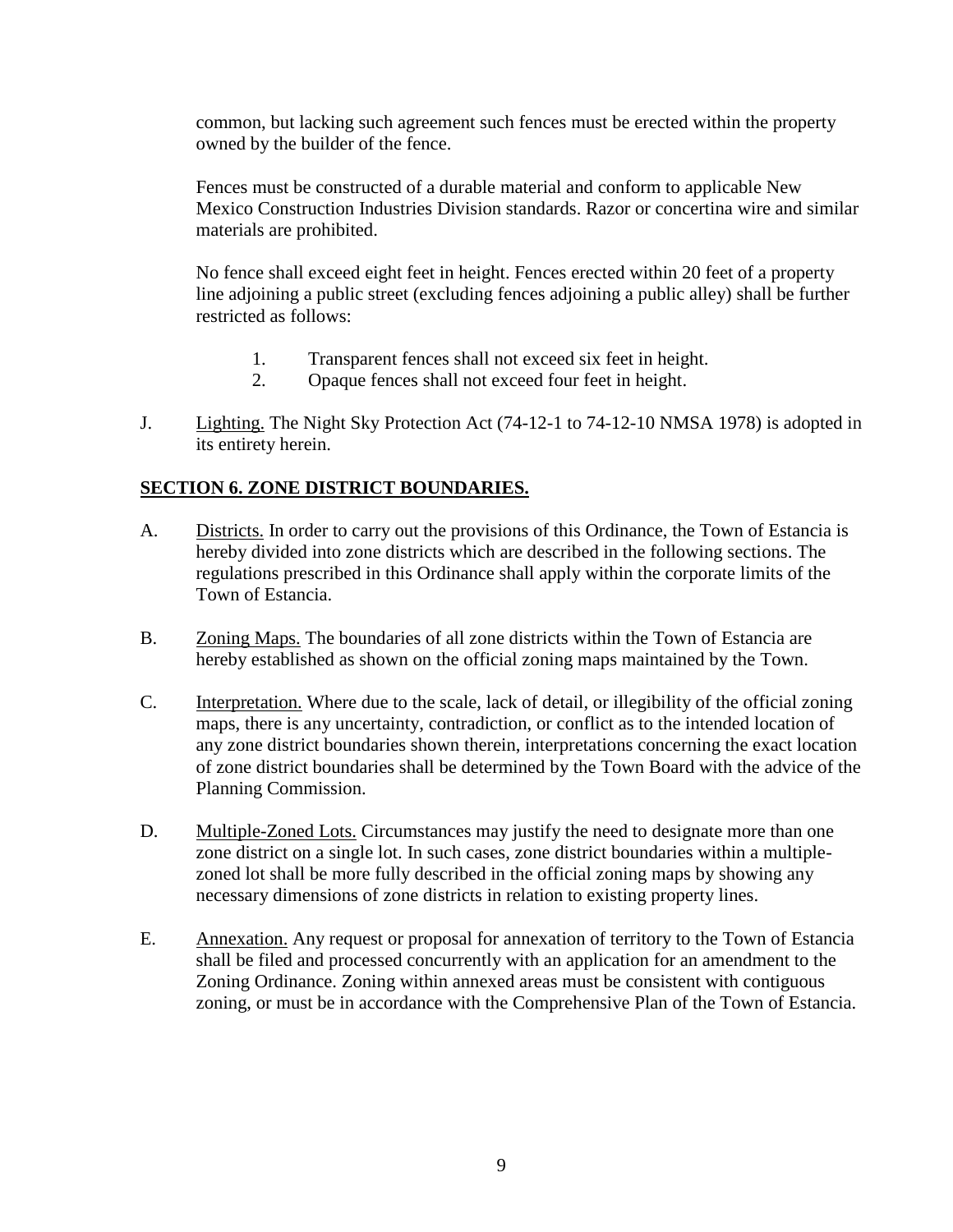## **SECTION 7. R-1 CONVENTIONAL RESIDENTIAL ZONE.**

- A. Intent. The purpose of this zone district is to provide for the development of residential neighborhoods consisting of singular dwellings and certain other uses that are compatible with the residential character of this district. Density shall be limited to one dwelling unit per lot.
- B. Permissive Uses. Any of the following permissive uses is allowed in this zone district:
	- 1. One dwelling unit per lot. No two dwelling units may be placed on any portion of the same lot;
	- 2. Accessory buildings, structures, or uses, subject to the provisions of this Ordinance;
	- 3. Home occupation, subject to the provisions of this Ordinance;
	- 4. Family day care home, provided the activity is in compliance with state law;
	- 5. Storage of two recreational vehicles, provided they not used as additional living quarters for longer than 30 days in any calendar year and are not permanently connected to utilities; and
	- 6. Public utility structure, provided its location is based on an appropriate plan that has been approved by the Town Board.
- C. Conditional Uses. The following uses may be allowed in this zone district only upon permit granted by the Planning Commission in accordance with this Ordinance:
	- 1. Boarding, rooming, or lodging house;
	- 2. Church or other religious building used as a place of worship; and
	- 3. Parking or placement of a recreational vehicle as a dwelling connected to any utility during construction of a dwelling unit on the premises, for a period of up to six months or until the construction is completed, whichever comes first. The six-month period shall begin to run from the date on which a development permit is issued for the dwelling unit.
- D. District Standards. The following regulations apply to all land uses in this zone district:
	- 1. Minimum lot size shall be 6,250 square feet;
	- 2. Setbacks shall be maintained as follows:
		- a. Front setback shall be no less than 15 feet;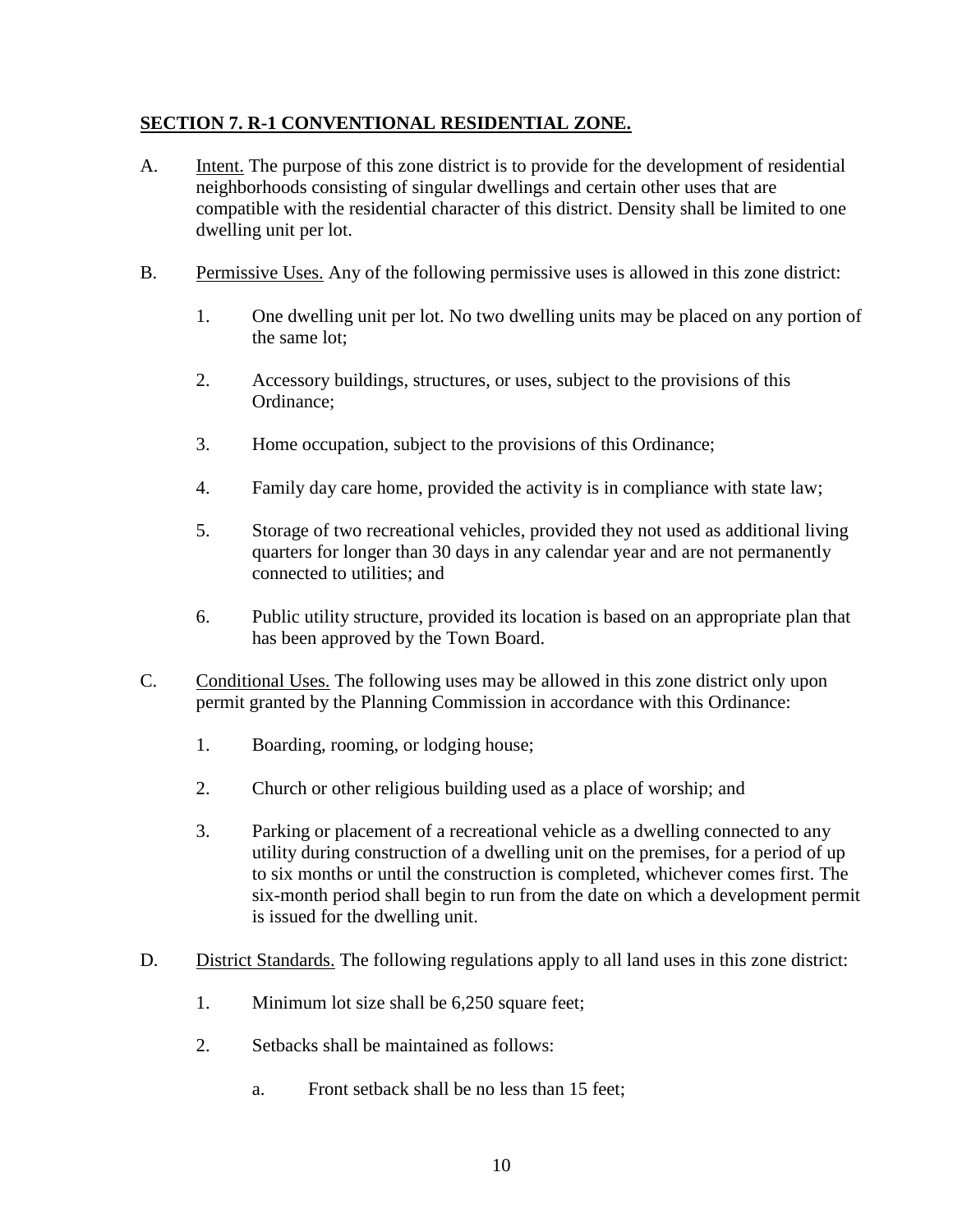- b. Side setback shall be no less than five feet;
- c. Rear setback shall be no less than ten feet, however, on lots where the rear lot line is contiguous to a dedicated alley, then a rear setback is not required; and
- 3. A minimum of two off-street parking spaces is required by this Ordinance.

### **SECTION 8. R-2 CLUSTER RESIDENTIAL ZONE.**

- A. Intent. The purpose of this zone district is to accommodate higher density residential development and limited nonresidential uses which are compatible to the residential character of this district. Multiple dwellings are allowed in this district.
- B. Permissive Uses. Any of the following permissive uses is allowed in this zone district:
	- 1. All uses permissive in the R-1 zone district; and
	- 2. Multiple dwellings, provided they are connected to centralized water and sewer systems.
- C. Conditional Uses. The following uses may be allowed in this zone district only upon permit granted by the Planning Commission in accordance with this Ordinance:
	- 1. All uses conditional in the R-1 zone district;
	- 2. Library, museum, or art gallery;
	- 3. Medical clinic or dental office;
	- 4. Laundromat; and
	- 5. Barber or beauty shop.
- D. District Standards. The following regulations apply to all land uses in this zone district:
	- 1. Minimum lot size shall be 12,500 square feet for multiple dwellings and 6,250 square feet for singular dwellings.
	- 2. Multiple dwellings are subject to the following restrictions:
		- a. The floor area ratio of any floor shall not exceed 0.5 on any lot; and
		- b. The gross density of a lot shall not exceed 20 dwelling units per acre;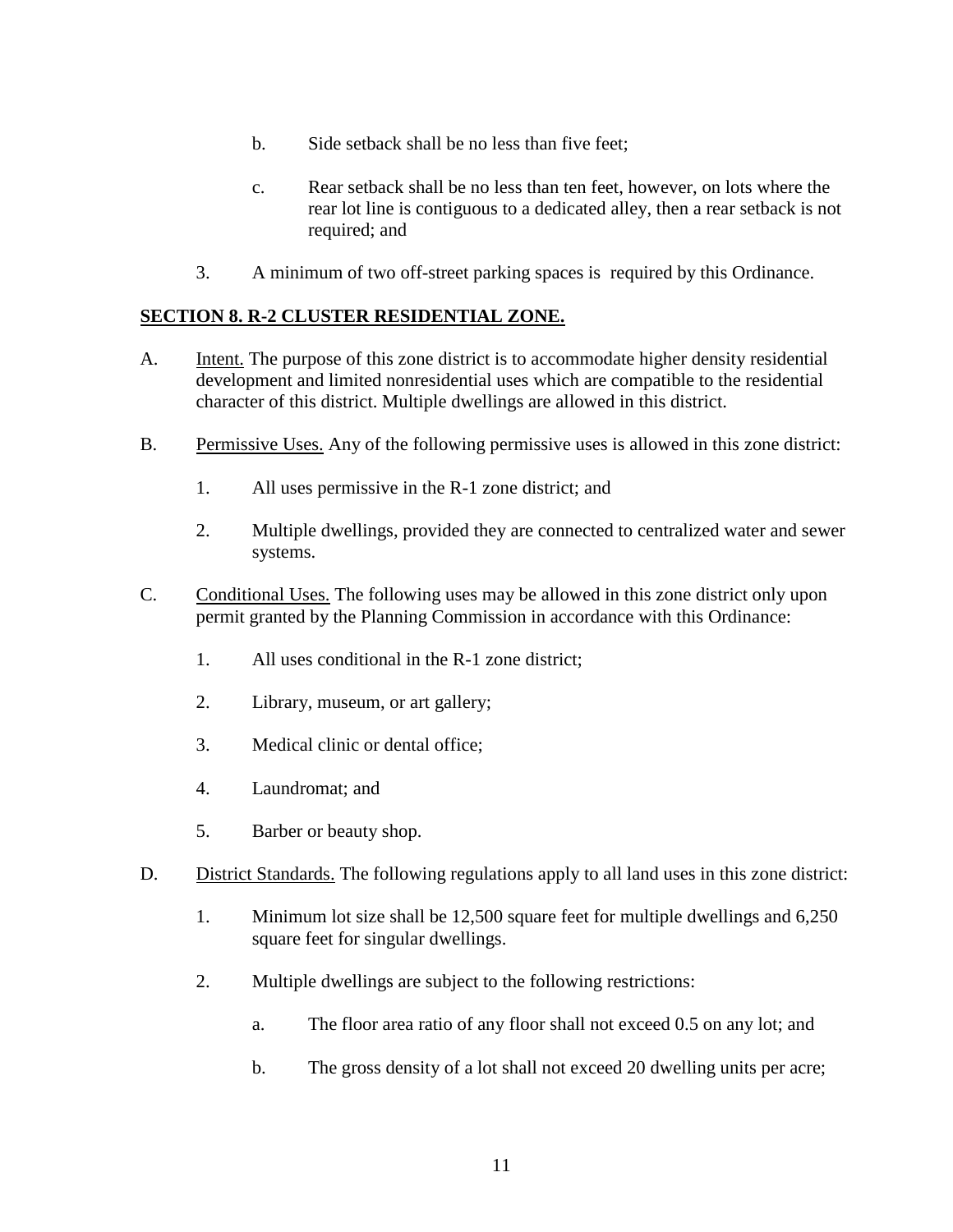- 3. Setbacks shall be maintained as follows:
	- a. Front setback shall be no less than 15 feet;
	- b. Side setback shall be no less than ten feet;
	- c. Rear setback shall be no less than ten feet; and
- 4. A whole-number minimum of 1.5 off-street parking spaces per dwelling unit is required by this Ordinance.

## **SECTION 9. R-3 TOWNHOUSE RESIDENTIAL ZONE.**

- A. Intent. The purpose of this zone district is to provide for the development of higherdensity residential neighborhoods consisting of single-unit dwellings abutting one another, each located on its own lot, and for certain other uses which are compatible to the residential character of the district. Density shall be limited to one dwelling unit per lot.
- B. Permissive Uses. Any of the following permissive uses is allowed in this zone district:
	- 1. One dwelling unit per lot, which is designed to abut a dwelling unit on an adjoining lot. There shall be no more than two dwelling units abutting one another. A dwelling unit may not straddle a lot line;
	- 2. Accessory buildings, structures, or uses, subject to the provisions of this Ordinance;
	- 3. Home occupation, subject to the provisions of this Ordinance;
	- 4. Family day care home, provided the activity is in compliance with state law; and
	- 5. Public utility structure, provided its location is based on an appropriate plan that has been approved by the Town Board.
- C. Conditional Uses. There are no Conditional Uses in this zone.
- D. District Standards. The following regulations apply to all land uses in this zone district:
	- 1. Minimum lot size shall be 4,400 square feet;
	- 2. Setbacks shall be maintained as follows:
		- a. Front setback shall be no less than 15 feet, except that driveways shall not be less than 20 feet long and the setback for a garage or carport shall not be less than 20 feet.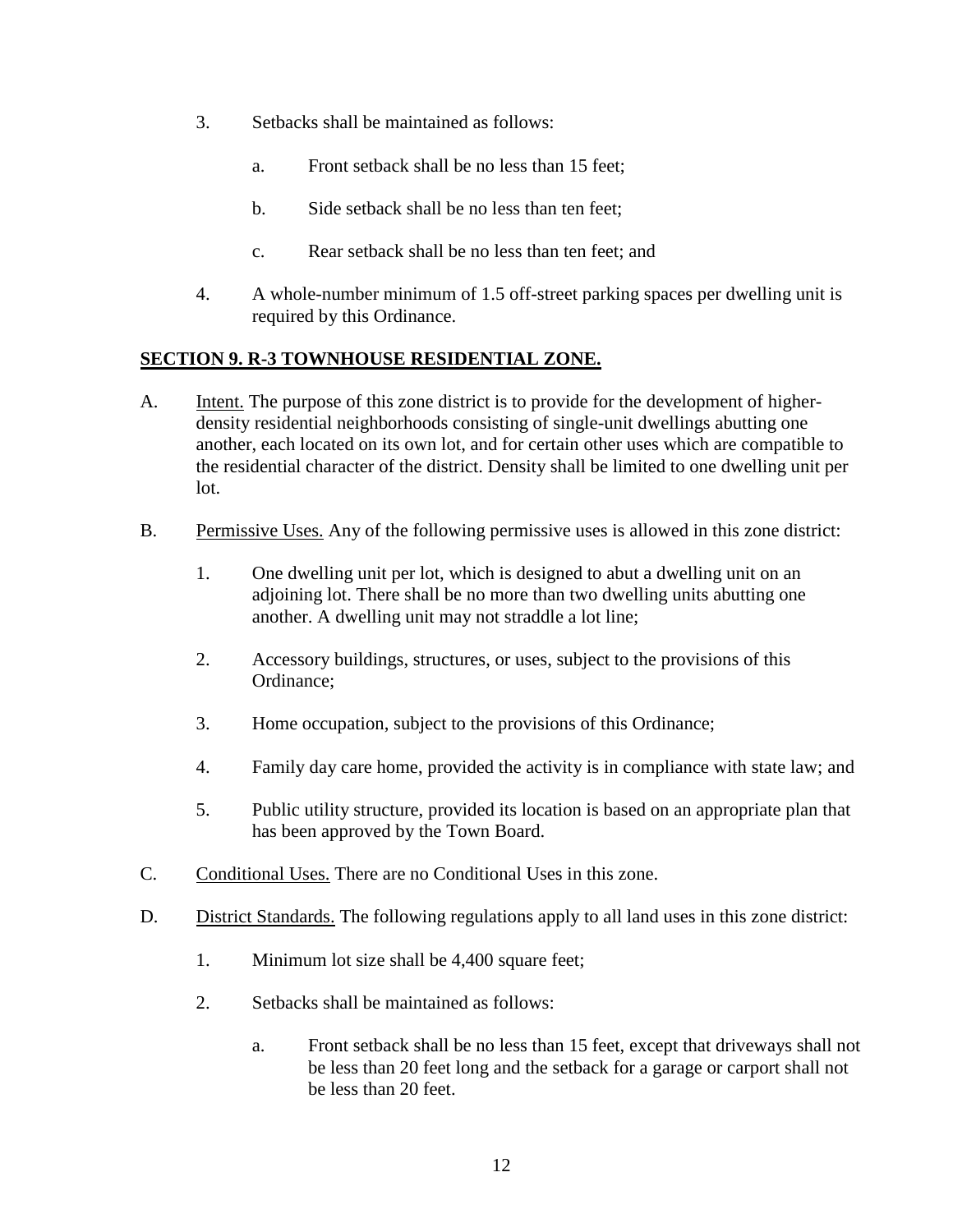- b. There shall be at least one side setback of no less than five feet, except that there shall be at least a ten-foot setback on all street sides of corner lots. Two dwelling units may abut one another along a common side boundary.
- c. Rear setback shall be no less than ten feet; however, on lots where the rear lot line is contiguous to an alley, a rear setback is not required.
- d. A minimum of two off-street parking spaces per lot is required by this Ordinance.
- E. Common Open Space. Commonly shared open space shall be provided within the subdivision at 400 square feet per dwelling unit, unless the proposed subdivision or replat consists of fewer than five lots. The open space may be in the nature of a park, playground, and/or exercise area.

### **SECTION 10. RR-1 RURAL RESIDENTIAL BASIC ZONE.**

- A. Intent. The purpose of this zone district is to provide for rural suburban residential development and certain activities which are compatible with low density residential neighborhoods. The density in this zone district shall not exceed a density of one dwelling unit per minimum one-acre lot.
- B. Permissive Uses. Any of the following permissive uses is allowed in this zone district:
	- 1. One dwelling unit per lot. No two dwelling units may be placed on any portion of the same lot;
	- 2. Accessory buildings, structures, or uses, subject to the provisions of this Ordinance;
	- 3. Home occupation, subject to the provisions of this Ordinance;
	- 4. Family day care home, provided the activity is in compliance with state law;
	- 5. Appropriate agricultural activities subject to the following restrictions:
		- a. Any building, pen, or corral for the containment of livestock shall be at least 30 feet from any existing dwelling unit;
		- b. Areas devoted to farm animals, including buildings and structures, shall be constructed and maintained to discourage the concentration and breeding of insects and rodents which are detrimental to human habitation; and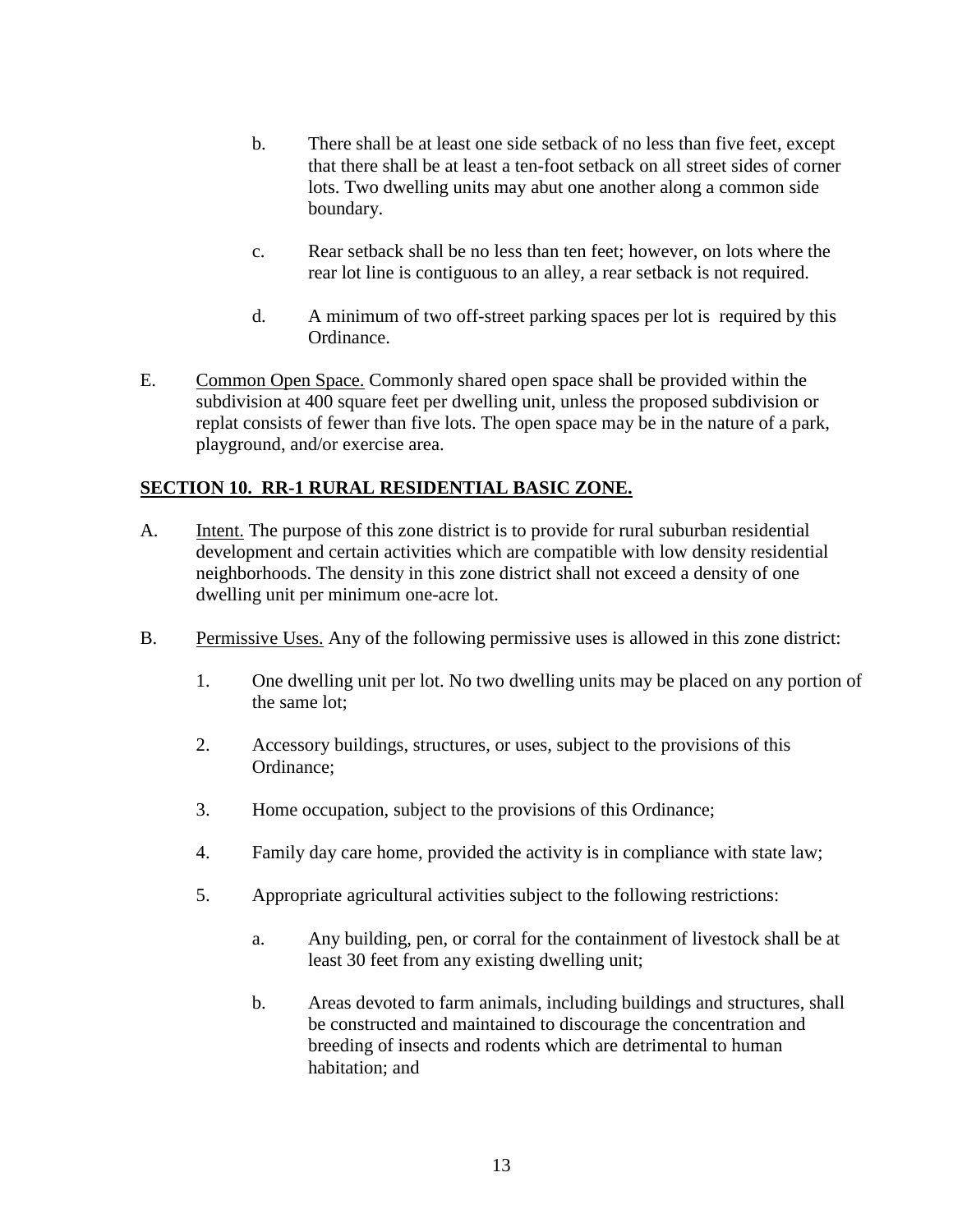- c. It shall be unlawful for any owner or keeper of livestock to allow such livestock to run at large on a public right of way or on public property or property owned by others.
- C. Conditional Uses. The following uses may be allowed in this zone district only upon permit granted by the Planning Commission in accordance with this Ordinance:
	- l. All uses conditional in the R-1 zone district;
	- 2. Kennel, veterinary hospital, animal grooming parlor, or pet sales store.
	- 3. Greenhouse, nursery, or landscaping service; and
	- 4. The processing and packaging of goods from agricultural products and/or agricultural by-products.
- D. District Standards. The following regulations apply to all land uses in this zone district:
	- 1. Minimum lot size shall be one acre.
	- 2. Setbacks shall be maintained as follows:
		- a. Front setback shall be no less than 20 feet;
		- b. Side setback shall be no less than 10 feet;
		- c. Rear setback shall be no less than 20 feet.

# **SECTION 11. (RR-2) RURAL RESIDENTIAL LARGE LOT ZONE.**

- A. Intent. The purpose of this zone district is to provide for very low density residential development and compatible rural or agricultural activities. Residential development in this zone district is characterized by large lots and shall not exceed a density of one dwelling unit per minimum ten-acre lot.
- B. Permissive Uses. Any of the following permissive uses is allowed in this zone district:
	- 1. All uses permissive in the RR-1 zone district, provided, however, that no more than two dwelling units may be permitted under single ownership per lot.
- C. Conditional Uses. The following uses may be allowed in this zone district only upon permit granted by the Planning Commission in accordance with this Ordinance:
	- 1. All uses conditional in the RR-1 zone district.
- D. District Standards. The following regulations apply to all land uses in this zone district: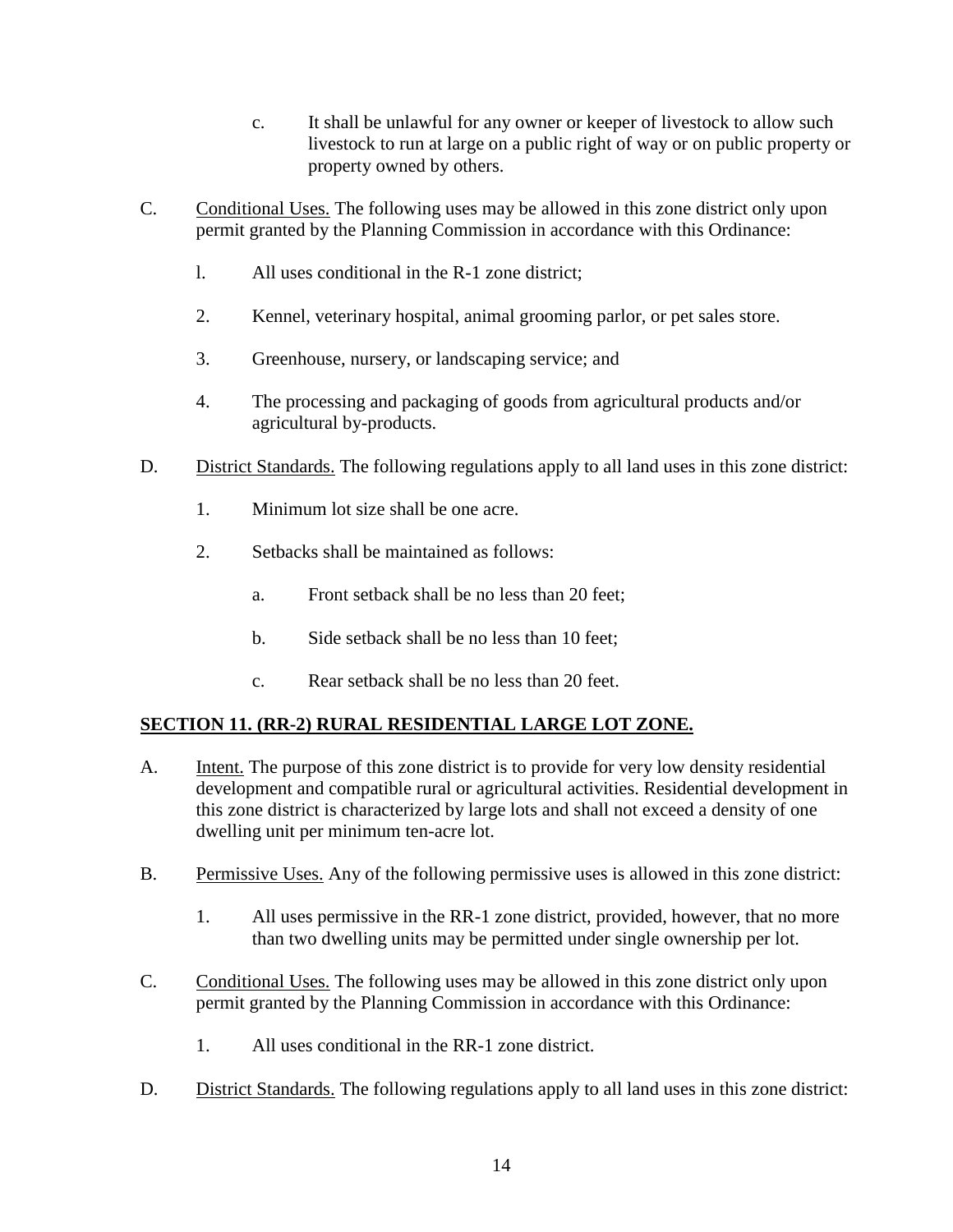- 1. Minimum lot size shall be ten acres;
- 2. Setbacks shall be maintained as follows:
	- a. Front setback shall be no less than 50 feet;
	- b. Side setback shall be no less than 50 feet;
	- c. Rear setback shall be no less than 50 feet.

## **SECTION 12. C-B COMMERCIAL BUSINESS ZONE.**

- A. Intent. The purpose of this zone district is to provide for the commercial and business needs of the community. This zone district includes highway-related commercial activities, office and entertainment facilities, retail sales, and service providers. Development in this zone district shall not be detrimental to nearby residential uses.
- B. Permissive Uses. Any of the following permissive uses is allowed in this zone district:
	- 1. All uses permissive in the R-2 zone district;
	- 2. Retail commercial establishments;
	- 3. General and professional offices;
	- 4. Business and personal services; and
	- 5. Banking and financial services.
- C. Conditional Uses. The following uses may be allowed in this zone district only upon permit granted by the Planning Commission in accordance with this Ordinance:
	- 1. All uses conditional in the R-2 zone district;
	- 2. Hotels and motels;
	- 3. Eating and drinking establishments;
	- 4. Motor vehicle sales and services, including commercial garages, provided that:
		- a. Any repair work shall be conducted entirely within an enclosed building;
		- b. Outdoor storage of materials shall be enclosed by a solid wall or fence sufficient to provide a visual barrier; and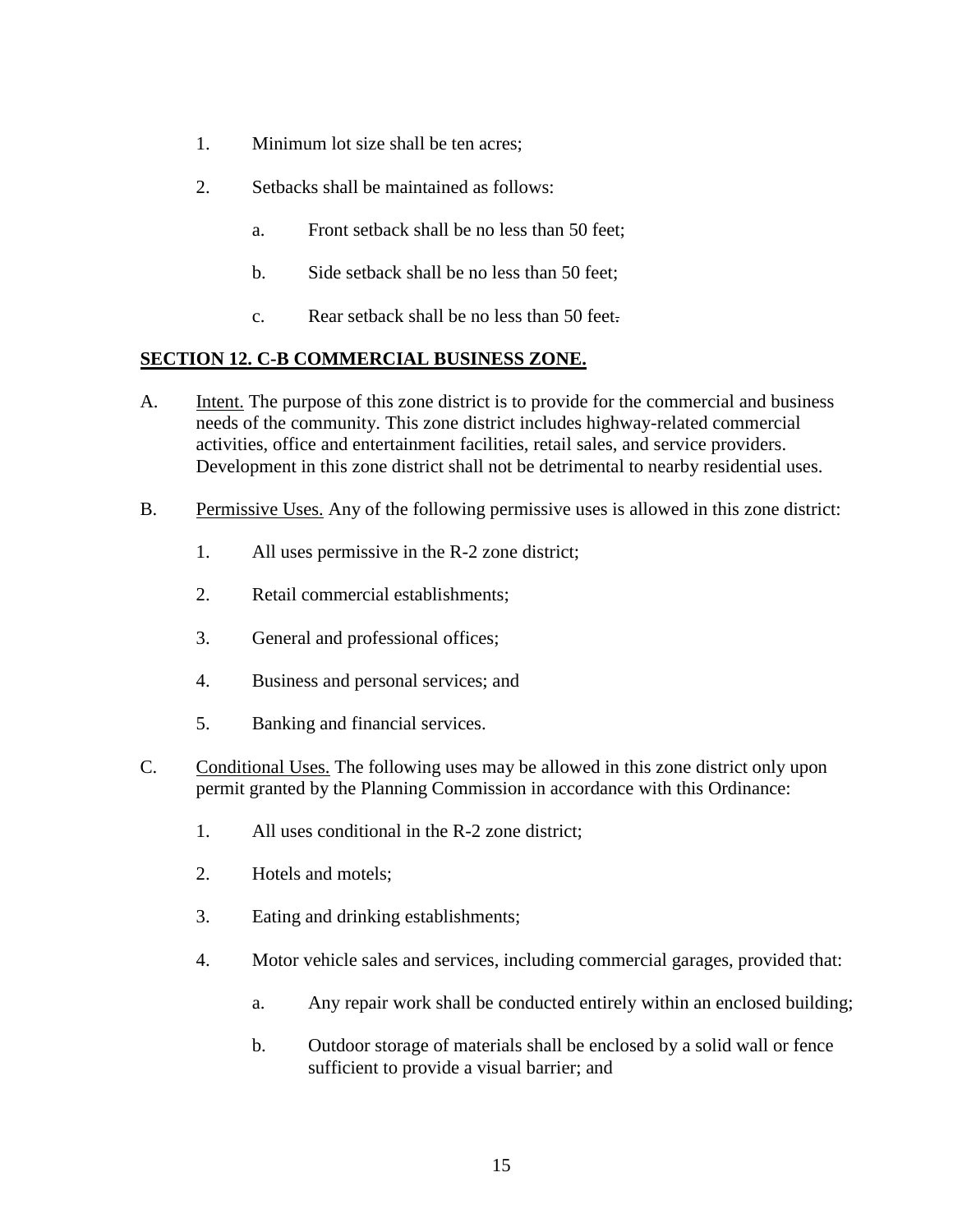- c. Outdoor storage of vehicles awaiting repair and/or delivery shall be limited to no more than three vehicles per enclosed service bay.
- 5. Manufactured housing sales establishment.
- 6. Kennel, veterinary hospital, animal grooming parlor, or pet sales store; and
- 7. Small scale processing associated with a commercial business establishment provided that all processing activities are conducted within a building and shall not produce negative off-site impacts.
- D. District Standards. The following regulations apply to all land uses in this zone district:
	- 1. There shall be no minimum lot size, provided that land uses are in conformance with the provisions of this Ordinance;
	- 2. Setbacks shall be maintained as follows:
		- a. Front setback shall be no less than 15 feet;
		- b. Side setback shall be no less than 10 feet;
		- c. Rear setback shall be no less than 15 feet; and
	- 3. Off-street parking space is required by this Ordinance.

# **SECTION 13. H-P HISTORIC PRESERVATION DISTRICT.**

- A. **Intent.** The purpose of this zone district is to preserve and promote the historical character of the Town of Estancia through the preservation of architectural styles prevalent in a specified area of the Town. The Historic Preservation District shall be generally described as the buildings and lands abutting New Mexico Highway 41 between Loring Avenue and Leonard Avenue. Land uses in this zone district are predominantly business and commercial in nature, but mixed uses are acceptable, including residential dwelling units.
- B. Conditional Uses. All uses in this zone district shall be conditional uses which may be allowed only upon permit granted by the Planning Commission in accordance with this Ordinance.
	- 1. Every reasonable effort shall be made to preserve the distinguishing qualities and historical character of the existing buildings. The removal or alteration of any historic or distinctive architectural features should be avoided;
	- 2. Alterations and new construction which have no historical basis or which seek to create an uncharacteristic appearance shall be discouraged;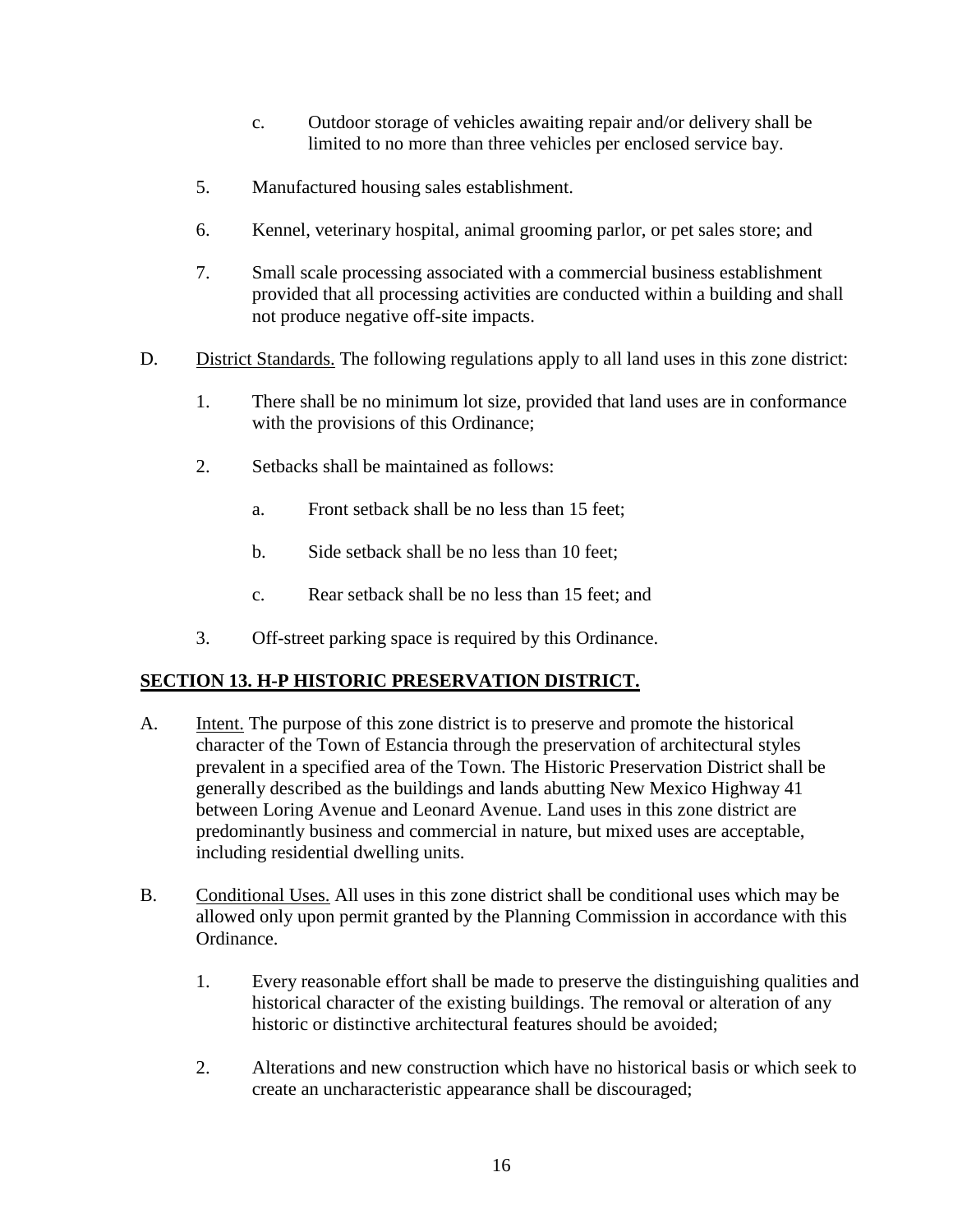- 3. Deteriorated architectural features shall be repaired rather than replaced, wherever possible. In the event replacement is necessary, the new material should match the material being replaced;
- 4. Alterations to any buildings or structures which are entered in the New Mexico Register of Cultural Properties shall be subject to review by the State Historic Preservation Officer and shall comply with the N.M. Cultural Properties Act (18- 6-1 et seq. NMSA 1978); and
- 5. Minimum lot size, setback, building height, and off-street parking requirements may be imposed by the Planning Commission as a condition of development in this zone district. Such requirements shall be established on a case-by-case basis and shall be stated in writing and attached to the Conditional Use Permit.

## **SECTION 14. S-U SPECIAL USE ZONE.**

- A. Intent. This zone district provides for types of development which require special consideration because of their magnitude, unusual nature, infrequent operations, questionable impact on surrounding property, or other similar reason. The boundaries of this zone district shall be defined as needed on a case-by-case basis and shall be designated by the Town Board following the amendment procedures provided in this Ordinance. Special conditions may be imposed by the Town Board giving consideration to any recommendation of the Planning Commission. The Town Board may not grant a zone change for the establishment of a Special Use Zone district unless satisfactory provisions have been made:
	- 1. To assure that a compatibility of land uses is maintained in the general area and that the proposed use is not in conflict with the development policies and other elements of the Comprehensive Plan for the Town of Estancia;
	- 2. To preserve the integrity and character of the area in which the Special Use Zone district will be located, and to preserve the utility of property in contiguous zone districts; and
	- 3. To assure that the Special Use Zone will not become detrimental to the public health, safety, or general welfare of the Town of Estancia.
- B. Plan Requirement. Each application for a Special Use Zone must declare the proposed use for the zone district and must be accompanied by a site development plan as specified by this Ordinance.
- C. Removal of Zones. In the event that a use authorized as a Special Use Zone is permanently discontinued for a period of at least 90 days, the Special Use Zone district may be cancelled and removed under the provisions for an amendment to this Ordinance. That area delineated by a discontinued Special Use Zone district shall be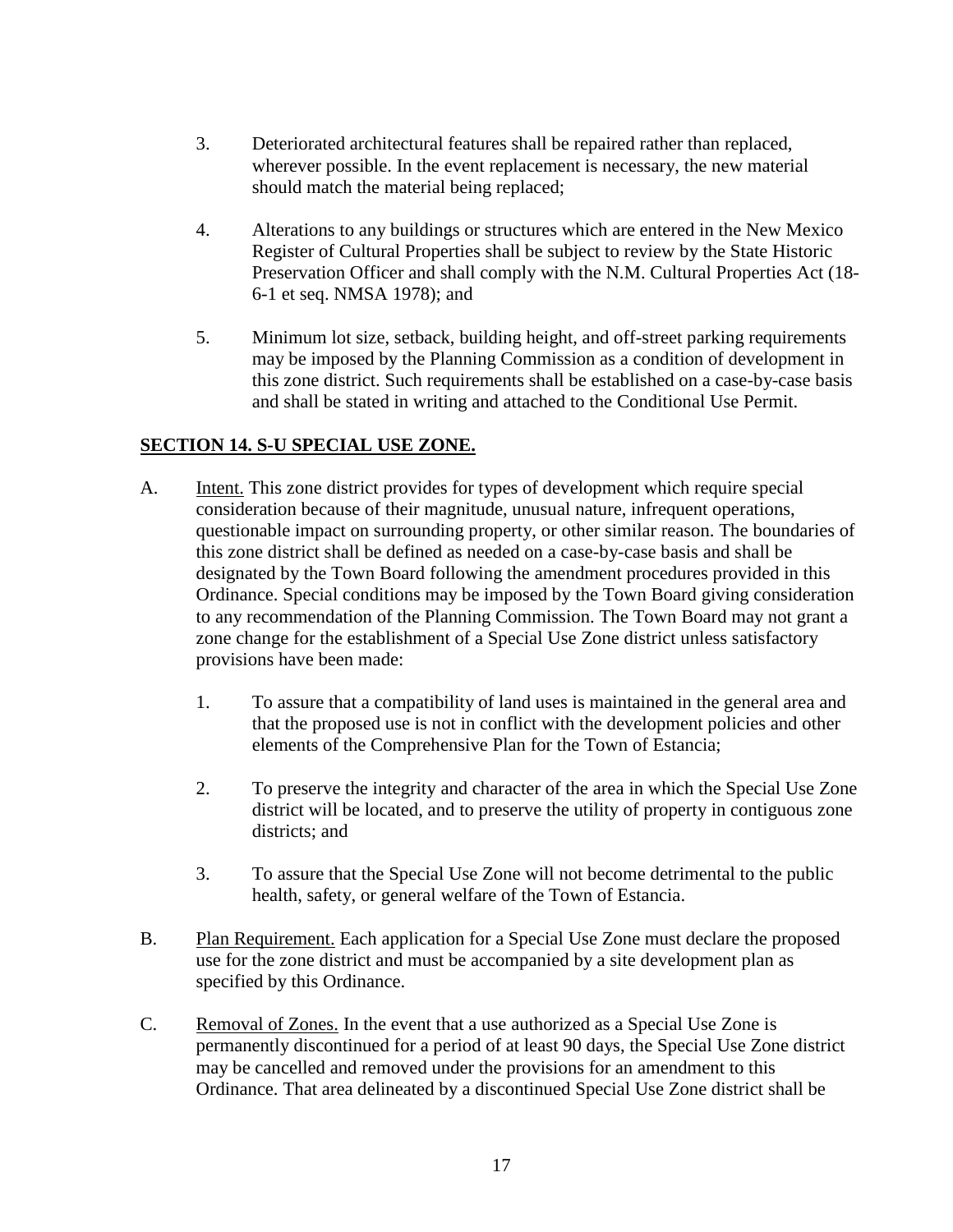rezoned to an appropriate zone district as determined by the Town Board following a recommendation by the Planning Commission.

- D. Designated Uses. A Special Use Zone district may be established only for the following uses designated by the Town Board:
	- 1. Airport, subject to the regulations of state or federal aviation agencies;
	- 2. Antenna or other wireless communication facility exceeding 50 feet in height.
	- 3. Dairy, slaughter house, or feed lot.
	- 4. Detention facility, or penal institution, subject to the following requirements:
		- a. All buildings and structures comprising the detention facility shall be placed no less than 3,000 feet from any existing dwelling units located off the premises of the detention facility.
		- b. Adequate water supply and wastewater treatment systems shall be available to serve a fully-occupied detention facility; and
		- c. An all-weather access road shall be provided from the detention facility to the nearest arterial highway;
	- 5. Fairgrounds, recreational complex, stadium;
	- 6. Fuel wholesalers and storage (e.g., gasoline and other petroleum products), provided that all facilities shall not be placed within 300 feet of any residential structure unless sufficient blast, explosion, or fire confinement structures are installed in accordance with state regulations;
	- 7. Government facilities;
	- 8. Manufacturing, compounding, assembling, or treatment of products which are made from raw or processed materials in accordance with state or federal environmental pollution standards;
	- 9. Manufactured Home Park, subject to the following regulations:
		- a. A manufactured home park shall be served by community water and sewer systems and constructed to specifications acceptable to the Town of Estancia;
		- b. Each manufactured home shall be situated on a space that is no less than 3,500 square feet;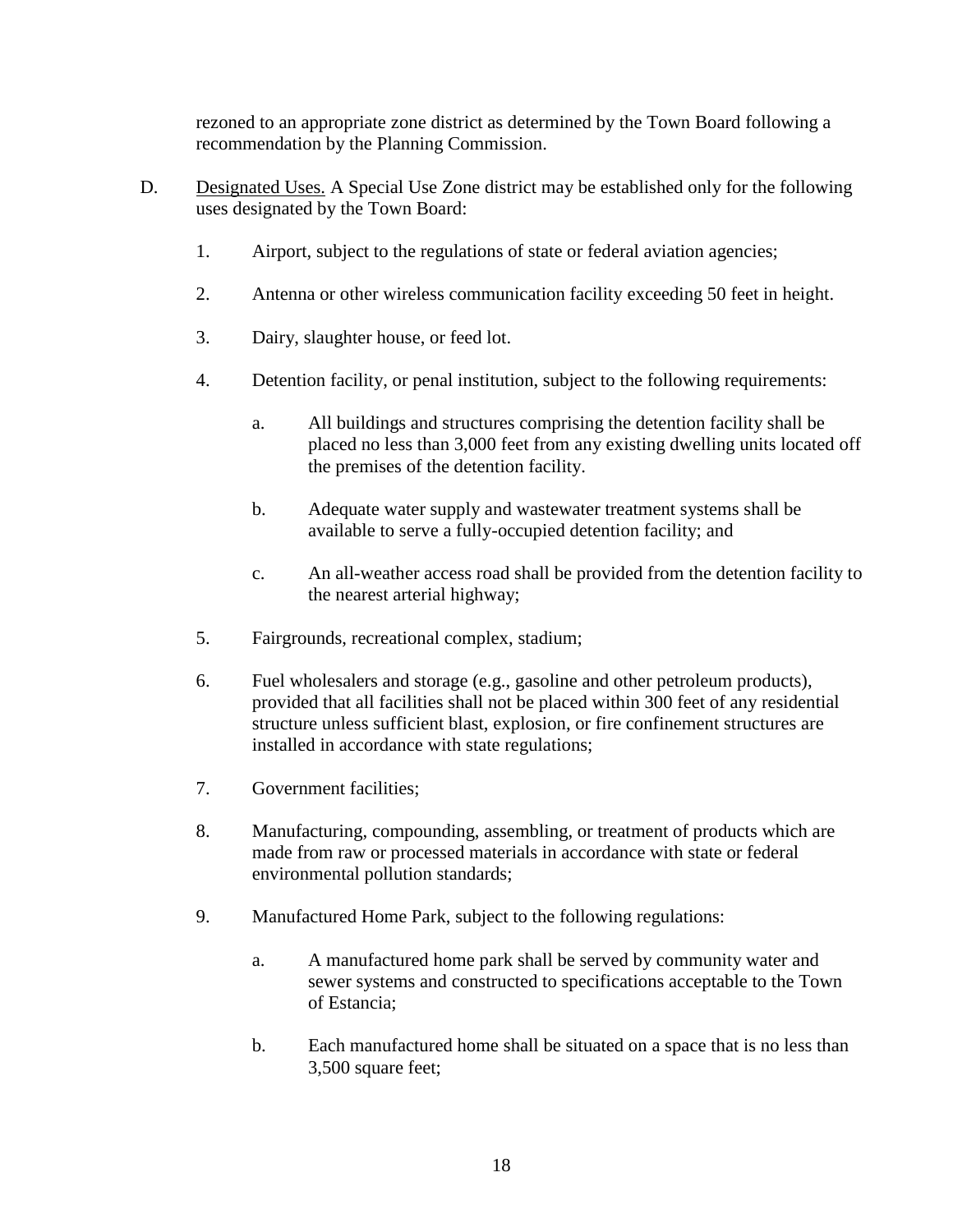- c. At least two off-street parking spaces per manufactured home are required;
- d. No manufactured home shall be located within 20 feet of any other manufactured home or structure. A manufactured home shall be at least 25 feet from a public right-of-way and shall be no less than ten feet from any property line of the manufactured home park.
- e. A common area for recreational use by park residents shall be developed and situated in a central location within the manufactured home park. At least 300 square feet of usable open space shall be designated for the common area per manufactured home space in the manufactured home park; and
- f. A manufactured home park shall have at least one entrance drive from a public road or street, and access to individual units shall be from private drives within the manufactured home park. Private drives shall be no less than 30 feet in width.
- g. If the Town does not have a Recreational Vehicle Park, a recreational vehicle may be used for temporary, short-term residential occupancy in a manufactured home park, as long as that occupancy does not exceed six months. For purposes of this Ordinance, if a recreational vehicle is occupied in a Manufactured home Park, it will be considered a manufactured home for determination of location and density.
- 10. Nursing home, assisted living facility, group home.
- 11. Park or recreational facility.
- 12. Planned Area Development (PAD), subject to the following requirements:
	- a. A PAD shall incorporate a unified planning scheme for residential and other supportive land uses which cover an area of three acres or more;
	- b. A PAD may be constructed in increments, provided a developmentphasing schedule showing anticipated initiation and completion of each phase is documented, and provided each phase includes a Site Development Plan as required for this zoning district. The Site Development Plan must be approved by the Planning Commission and recommended to the Town Board for approval as part of the Special Use Zone designation or zone change process. The initial life of a Site Development Plan will be seven years from the date of approval, after which time it will be terminated unless a request for a five-year extension is approved by the Planning Commission;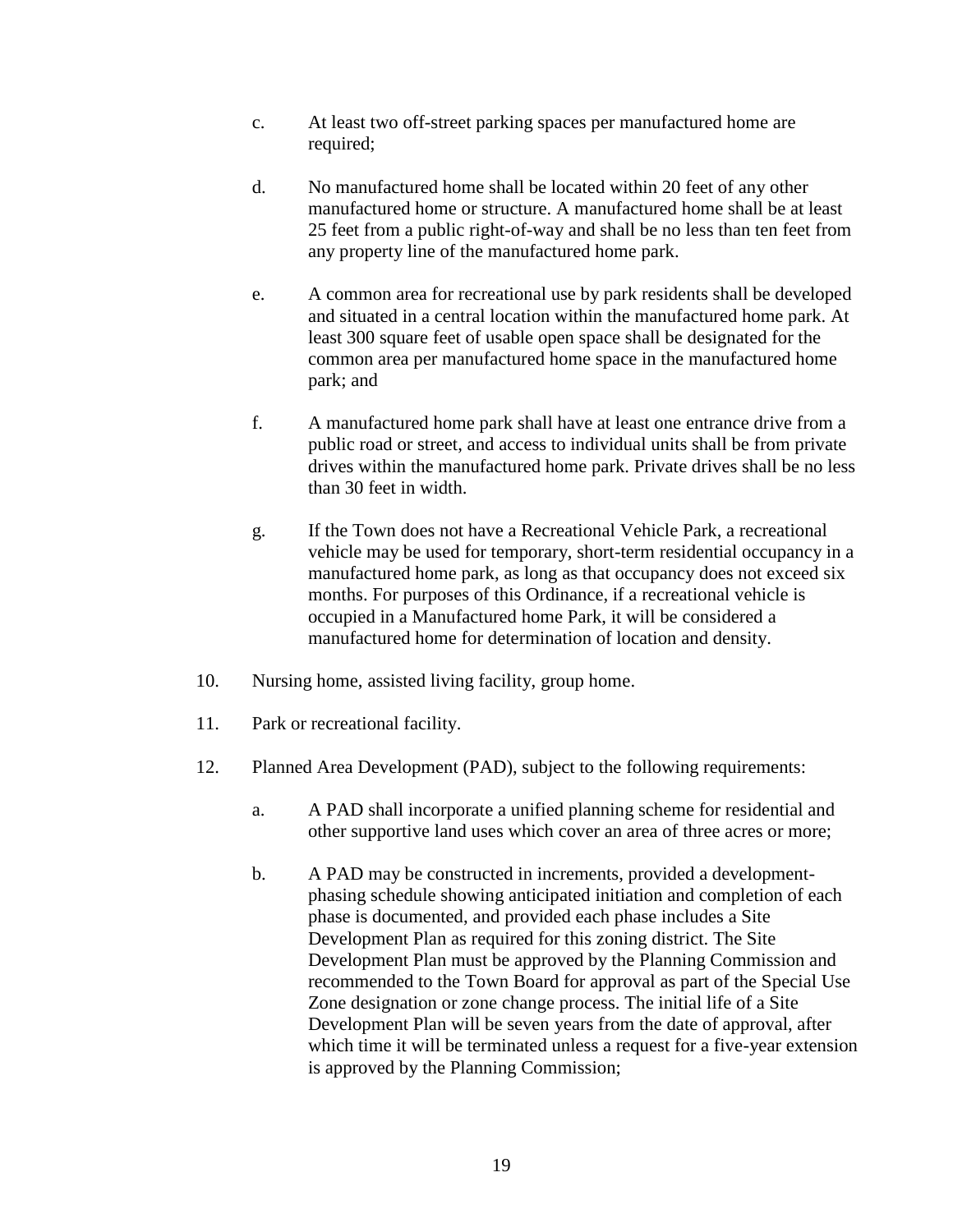- c. A supportive data document shall be required and shall contain statements and information concerning the following:
	- 1. Purpose and intent of the PAD;
	- 2. Internal and external land use relationships;
	- 3. Distribution, type, and intensity of land uses proposed;
	- 4. Development phasing schedule, if applicable;
	- 5. Description of the size, construction, architecture, placement, and other features of the residential units proposed, as may be required by the Planning Commission;
	- 6. Proposed public features; and
	- 7. Projected traffic impact when the PAD is fully built out;
- d. A portion of the land within a PAD may be dedicated to the Town for use as a public park, playground, or other recreational facility, as may be required by the Planning Commission.
- 13. Recreational Vehicle Park, subject to the following regulations:
	- a. Facilities shall not be in conflict with the regulations established by the New Mexico Environment Department and the New Mexico Office of the State Engineer concerning water and sewage treatment. Recreational vehicle parks whose pad elevations have not been certified to be above the minimum elevations as defined in the Town's flood protection ordinance are subject to the restrictions on recreational vehicles set forth in that ordinance;
	- b. A recreational vehicle park shall be served by community water and sewer systems and constructed to specifications acceptable to the Town of Estancia;
	- c. Minimum park size shall be one acre;
	- d. The site shall be graded, drained, and free of rubbish and litter;
	- e. The site shall have a wall, fence, or planted area six feet in height that screens the site from adjoining areas;
	- f. The maximum density shall be 15 recreational vehicles per acre;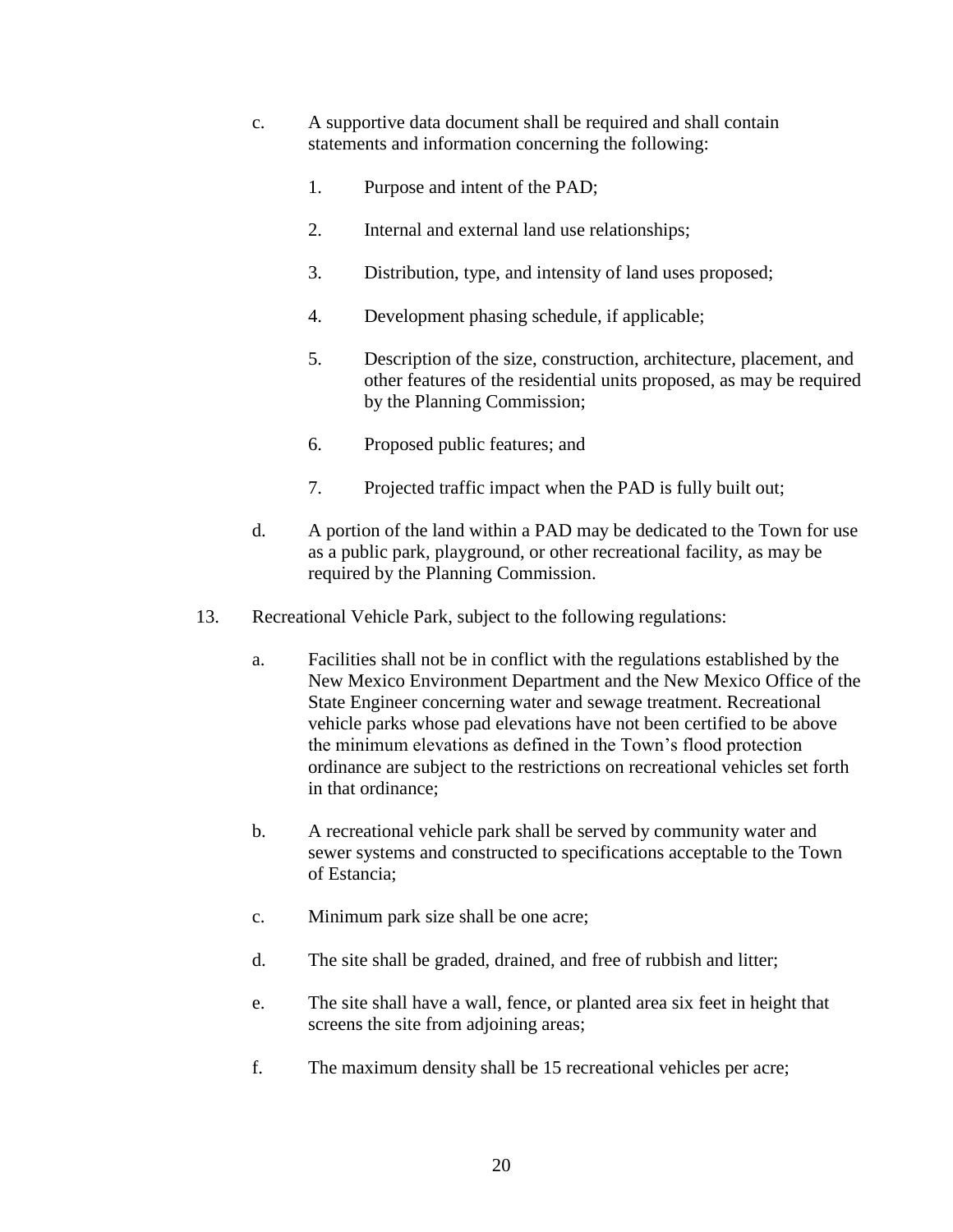- g. Each recreational vehicle shall be situated on a space that is no less than 1,650 square feet;
- h. At least one off-street parking space per vehicle (other than the recreational vehicle) will be required;
- i. No recreational vehicle shall be located within 15 feet of any other. Each recreational vehicle shall be at least 25 feet from the right-of-way line of any street and at least 15 feet from any property line of the recreational vehicle park;
- j. A recreational vehicle park shall have at least one entrance drive from a public road or street, and access to individual sites shall be from private drives within the recreational vehicle park. Private driveways shall be no less than 30 feet in width.
- 14. School or day care facility for children.
- 15. Self-storage mini-warehouses, provided that:
	- a. All storage space is within completely enclosed single-story buildings not to exceed 12 feet in height;
	- b. A perimeter wall or fence at least six feet high shall enclose the entire area containing the storage buildings in order to provide controlled access to the premises;
	- c. The site shall not exceed two acres in size; and
	- d. There shall be adequate on-site driveways to accommodate vehicular access to individual storage units.

### **SECTION 15. OFF-STREET PARKING.**

- A. Off-Street Parking Requirements. Whenever any new building or structure is erected, off-street parking spaces shall be provided on the premises in accordance with this Ordinance. Existing buildings or structures need to supply the required off-street parking spaces only to the extent that open space is available on the premises. Parking spaces may be located on any portion of the lot but shall not obstruct on-site circulation or access to the premises. Unless authorized by the Town of Estancia, parking is not allowed within the public right-of-way.
- B. Required Parking Spaces. The minimum number of off-street parking spaces to be provided on premises shall be as follows: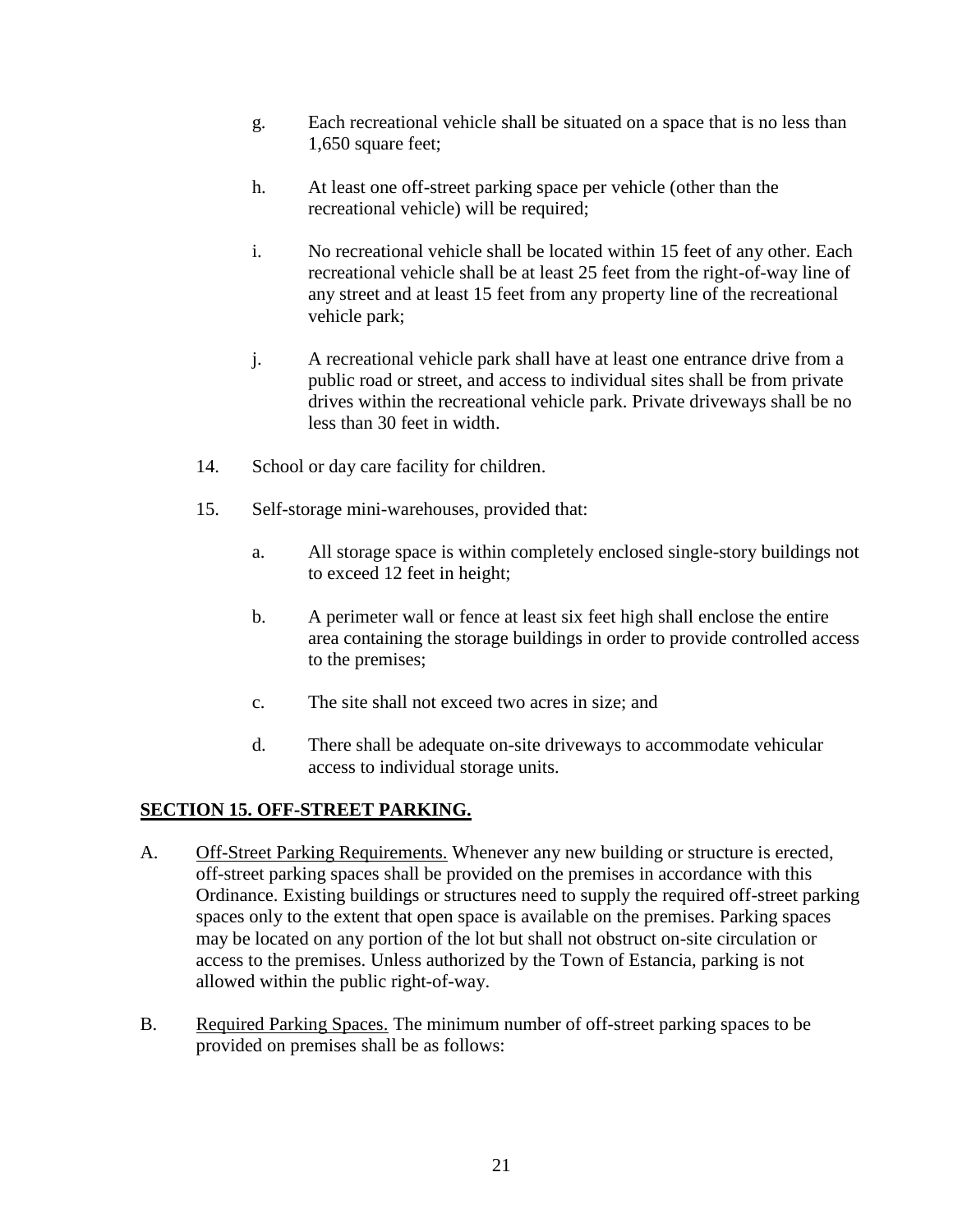- 1. Banks, offices, service establishments, and retail businesses require one space per 300 square feet of floor area;
- 2. Bowling alleys require four spaces per alley;
- 3. Clubs, lodges, and fraternal organizations require one space per 200 square feet of floor area;
- 4. Eating and drinking establishments require one space per 100 square feet of floor area;
- 5. Industrial, manufacturing, and wholesaling establishments require one space per two employees on the largest shift;
- 6. Laundromats require one space per three washing machines;
- 7. Medical clinics and dental offices require five spaces per doctor;
- 8. Motels and other lodging facilities require one space per unit and one space per two employees on the largest shift;
- 9. Places of public assembly, including churches, community centers, theaters, and gymnasiums, require one space per four seats when fully occupied; and
- 10. Residential buildings and manufactured homes require two spaces per dwelling unit.
- C. Mixed Uses. For mixed uses on the premises, the total requirements for off-street parking shall be the sum of the fractional requirements of the various uses computed separately.
- D. Parking Design Standards. The following standards shall be applied to the required offstreet parking areas:
	- 1. All parking areas must have access to a public right-of-way.
	- 2. All driveway entrances shall be at least 30 feet wide to facilitate vehicular turning into the parking area; and
	- 3. Each parking space shall consist of an area not less than nine feet by 20 feet.]

# **SECTION 16. ADMINISTRATION.**

A. Administrative Official. A Zoning Officer shall be appointed by the Mayor, with the advice and consent of the Town Board, to administer the provisions of this Ordinance.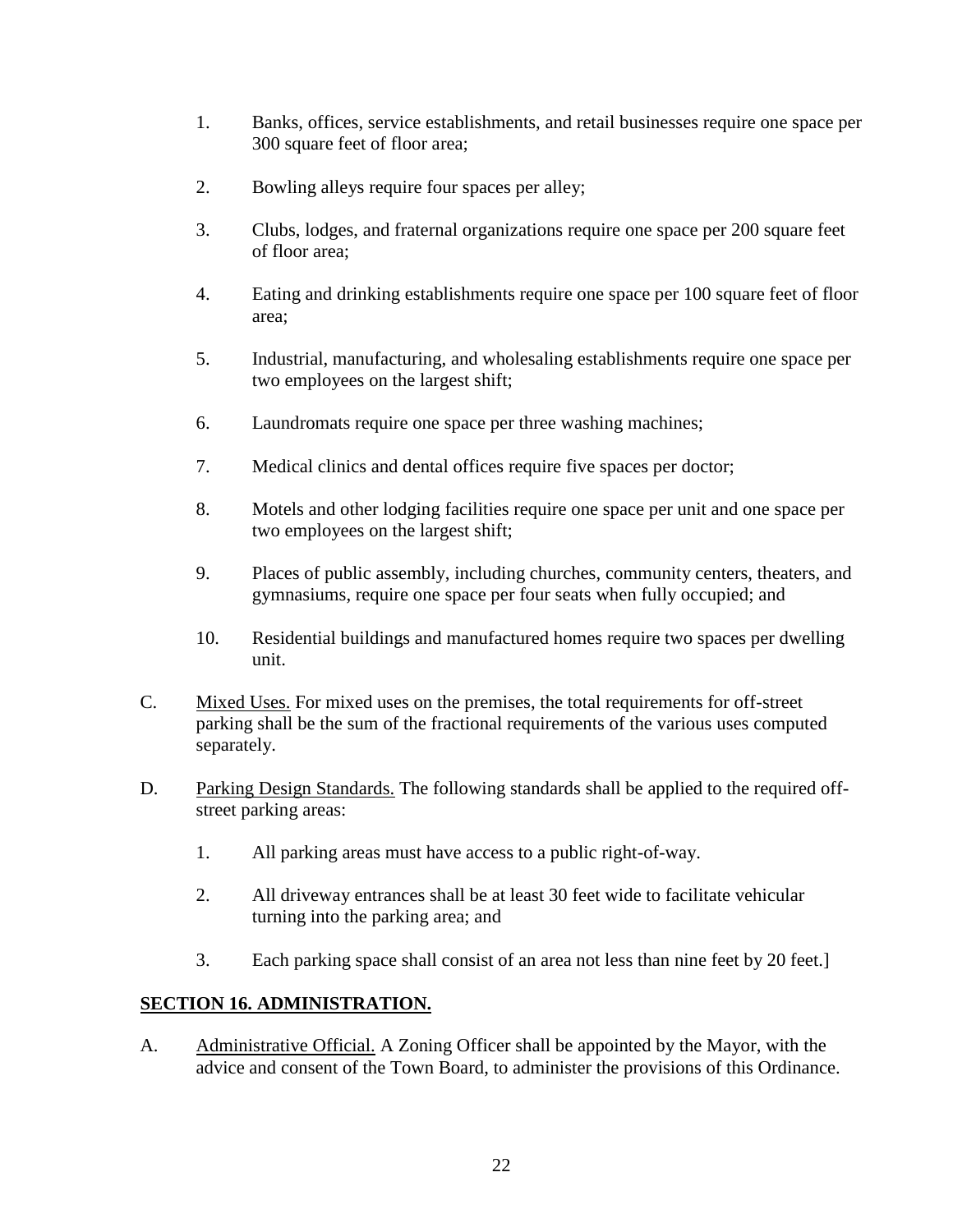The Zoning Officer may also serve in some other capacity as an employee or appointed official of the Town of Estancia.

- B. Inspection. The Zoning Officer has the authority to conduct an inspection of buildings, structures, and the use of land to determine compliance with this Ordinance. This provision does not grant right of entry without due process, if necessary. The Zoning Officer shall provide for on-site inspections and provide other relevant information which may be requested by the Town Board or the Planning Commission as necessary to carry out the purpose of this Ordinance.
- C. Violations: Complaints and Notifications. The Zoning Officer may institute any appropriate actions or proceedings whenever there is probable cause to believe there is a violation of this Ordinance. Any person aggrieved by an apparent violation of this Ordinance shall file a written complaint with the Zoning Officer, who shall immediately investigate the complaint to determine if a violation of this Ordinance exists. Whenever the Zoning Officer finds probable cause to believe that a violation of this Ordinance exists, whether acting on independent initiative or in response to a complaint, the Zoning Officer shall notify the person responsible for the alleged violation in writing. The notification shall order the necessary correction to be made within 30 days following the date of notification. Any person who fails to comply with the notification order shall be subject to penalties as stated in this Ordinance.
- D. Information and Records. The Zoning Officer shall maintain an office to supply the public with information concerning this Ordinance and shall maintain the official Estancia zoning maps in an updated form. A "Zoning Action File" shall be maintained and shall contain records which include the following categories:
	- 1. Amendments to the Zoning Ordinance and Maps;
	- 2. Development Permit Applications (with Elevation Certificates as appropriate);
	- 3. Conditional Use Permits;
	- 4. Manufactured Home Installations;
	- 5. Nonconformance Certificates;
	- 6. Site Development Plans;
	- 7. Variances allowed under this Ordinance;
	- 8. Zoning Appeals; and
	- 9. Zoning Violations.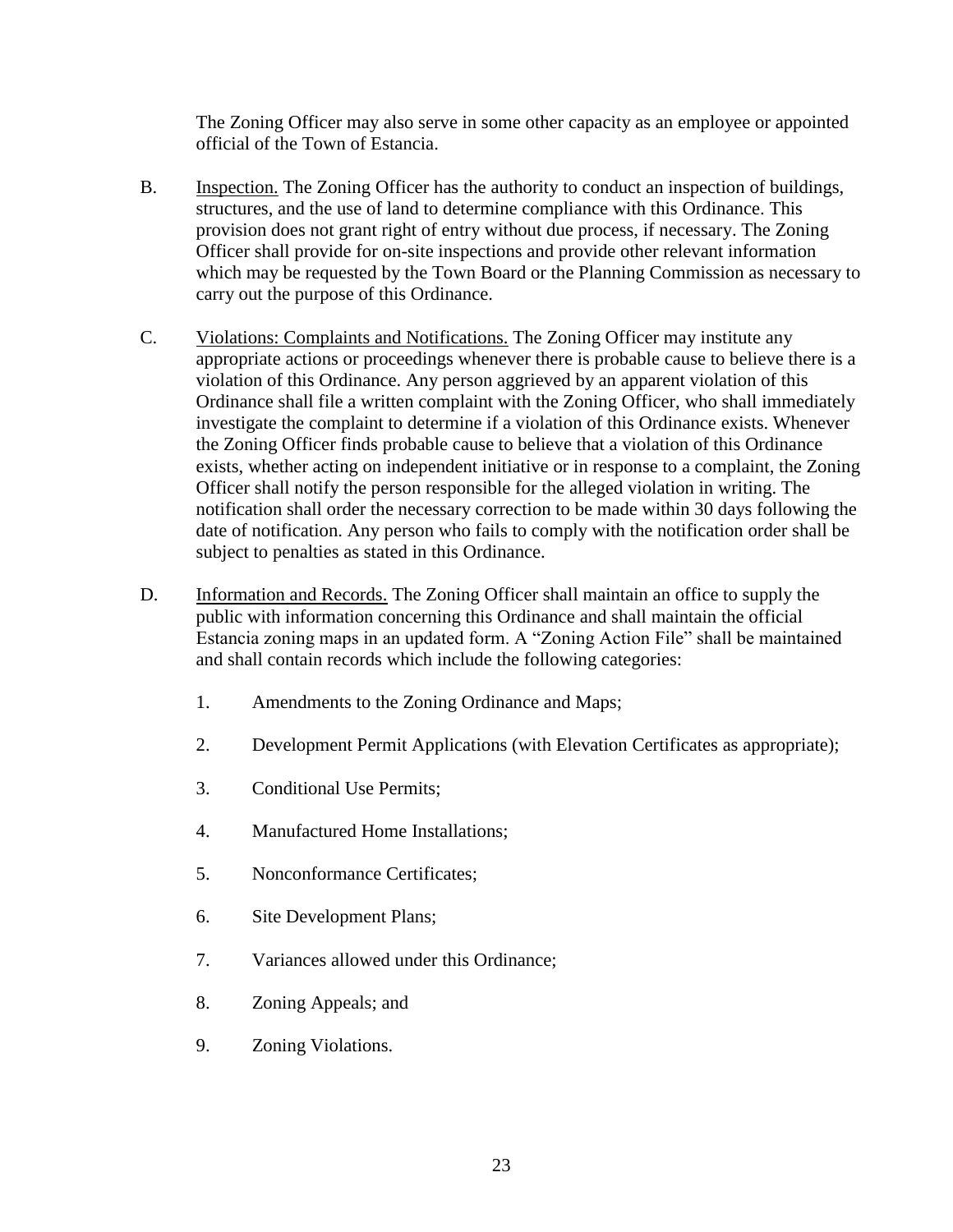### **SECTION 17. ANNEXATION.**

- A. Annexation and the zoning of land annexed to the Town of Estancia are initiated by application to the Planning Commission.
- B. Requests for annexation shall first be reviewed by the Planning Commission to examine the request for conformance with town policy and to determine the appropriate zoning for the territory proposed to be annexed. The Planning Commission shall hold a public hearing on the request. Notification of the time and place of the public hearing shall be published in a newspaper of general circulation in the town at least 15 days prior to the hearing. Notice of the public hearing shall be mailed by first class mail to the owners of land within 100 feet, excluding public right-of-way, of the area proposed for annexation. If any notice by first class mail is returned undeliverable, the Town shall attempt to discover the owner's most recent address and notify said owner. Such notices shall be mailed at least 15 days prior to the date of the hearing.
- C. The Board of Trustees shall hold a public hearing, at which time the Board shall receive the recommendations from the Planning Commission on the annexation and determination of the appropriate zone(s). Notification of the time and place of the public hearing shall be published in a newspaper of general circulation in the town at least 15 days prior to the hearing.
- D. After the hearing conducted by the Board of Trustees, the Board shall determine whether to annex the subject property. If the annexation is approved, the Board shall, by ordinance, designate permanent zones for the annexed territory.

# **SECTION 18. DEVELOPMENT REVIEW.**

- A. Requirement for Local Review. For the purpose of this Ordinance, no building or structure shall be erected nor manufactured home installed upon any premises within the Town of Estancia without being reviewed by the Zoning Officer. Development permit applications shall be submitted to the Zoning Officer for review and signature before applying for a state building permit. Manufactured home installation permits shall be reported to the Zoning Officer upon issuance to the manufactured home owner. Elevation Certificates are required for all structures built or placed in designated flood plains within the Town.
- B. Review Process and Fee. An administrative fee must be paid to the Town of Estancia prior to any consideration in the development review. The Zoning Officer shall determine if a variance, zone change, or conditional use permit is indicated, and if so, will notify and advise the appropriate person of subsequent procedures required by this Ordinance. The Zoning Officer shall also review development proposals for compliance with the National Flood Insurance Program.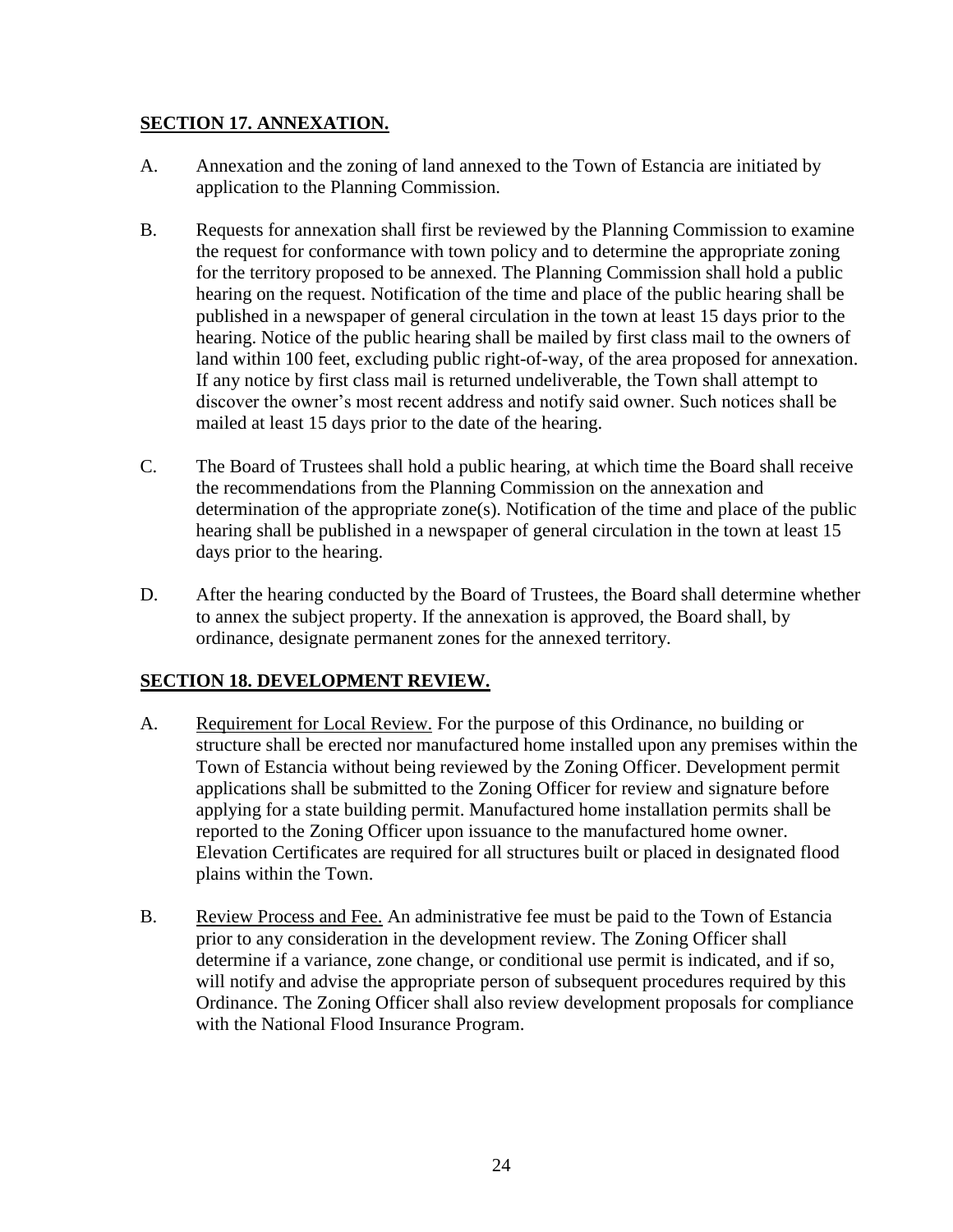### **SECTION 19. NONCONFORMANCE CERTIFICATE.**

- A. Definition. Within the zone districts established by this Ordinance, or subsequent amendments hereto, there exist lots, structures, and uses of land and structures which were lawful before this Ordinance was passed or amended, but which would be prohibited, regulated, or restricted under the terms of this Ordinance or subsequent amendment. Such lots, structures, or uses are nonconformities. It is the intent of this Ordinance to allow these nonconformities to continue until they are removed, but not to encourage their survival.
- B. Nonconformance Certificate. Nonconformities, upon discovery, shall be issued a Nonconformance Certificate by the Zoning Officer in accordance with the procedures established in this Ordinance. Upon receipt of a written notification from the Zoning Officer, it shall be the responsibility of owners of nonconforming property to apply to the Zoning Officer for a Nonconformance Certificate within 60 days after the date of notification. Failure to accept the Nonconformance Certificate under the provisions of this Ordinance shall be considered a violation of this Ordinance.
- C. Transferability. A nonconformity existing at the time this Ordinance or any amendment thereto takes effect may be continued under the Nonconformance Certificate. The authority to continue a nonconforming use is transferable to the successors and assigns of the owner.
- D. Expansion. A nonconformity shall not be enlarged, expanded, or extended. However, the addition of a lawful use to any portion of a nonconforming building which existed prior to the enactment of this Ordinance shall not be deemed an extension of the nonconformity.
- E. Abandonment. Whenever a nonconformity has been discontinued or abandoned for a period of one year or more, that nonconformity shall not be re-established, and any future use must be in conformance with the provisions of this Ordinance.
- F. Restoration. If a nonconformity is damaged or destroyed by any means to an extent of more than 50 percent of its replacement cost at the time of destruction, then restoration must be for a permitted use.
- G. Nonconforming Lot Size. Any lot of record existing prior to the effective date of this Ordinance which fails to meet the minimum area requirements may be developed or improved provided that setback and other requirements of the lot are in conformance with the provisions of this Ordinance. A Nonconforming Certificate will not be required for nonconforming lots.
- H. Vested Rights. Nothing in this Ordinance shall require any change in plans, construction, or designated use of a building for which a development permit has been issued prior to enactment of this Ordinance, or amendments hereto.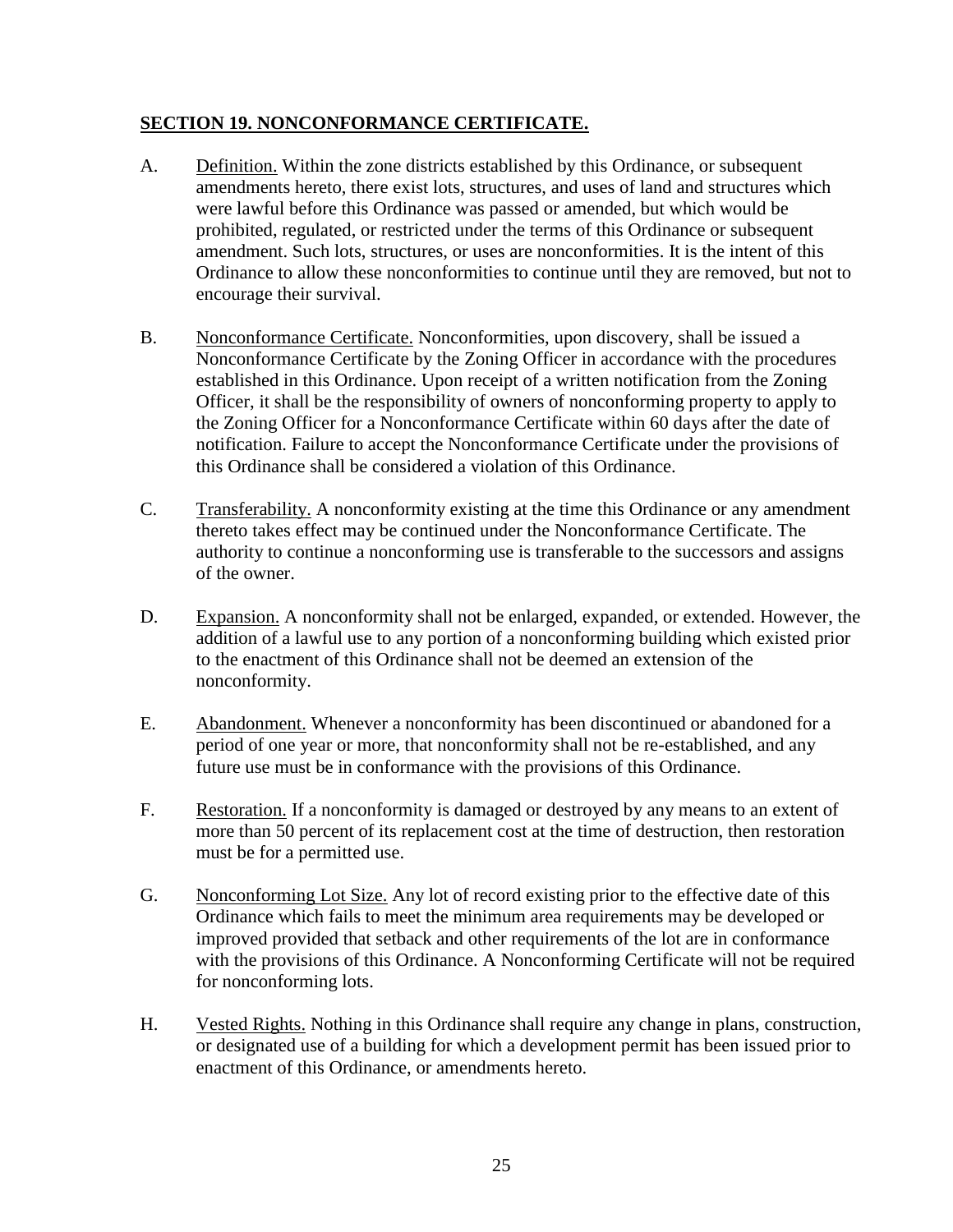### **SECTION 20. CONDITIONAL USE PERMIT.**

- A. Permit Required. Conditional uses that are established by this Ordinance shall not be allowed except upon the review and approval for a permit issued by the Planning Commission, which shall be guided in making a decision by the criteria set forth in this section.
- B. Application. Any request for a Conditional Use Permit shall be submitted with an administrative fee to the Zoning Officer on a prescribed application form obtainable at the Town offices. The Zoning Officer shall transmit the completed application and any supplementary information to the Planning Commission for review and consideration at its next scheduled meeting. To the extent possible, all contiguous property owners shall be notified of the Planning Commission meeting at which the Conditional Use Permit application will be considered for approval.
- C. Guidelines. A Conditional Use Permit shall not be approved unless satisfactory provisions have been made concerning the following issues, where applicable:
	- 1. Accessibility to the property and proposed structures on the premises, with particular reference to vehicular and pedestrian safety, traffic control, off-street parking, and emergency access in case of fire, flood, or catastrophe;
	- 2. Connections to water and sewer services and other public utilities, with reference to necessary easements and dedications;
	- 3. Stormwater drainage control and flood protection with reference to the National Flood Insurance Program;
	- 4. Solid waste management systems and the potential for hazardous waste;
	- 5. The economic, noise, glare, or odor effects of the conditional use on contiguous properties; and
	- 6. General compatibility with contiguous properties and other properties in the area.
- D. Limitations. Conditional Use Permits issued in accordance with the requirements of this Ordinance shall be considered permanent, with the following exceptions:
	- 1. For any conditional uses that have an exceptional tendency, because of their nature or character, to create an adverse impact on neighboring properties, the Planning Commission may limit the term of the permit to a specified length of time after which the permit shall expire and may be renewed. An application for renewal of the Conditional Use Permit may be submitted and processed in the same manner as the original application.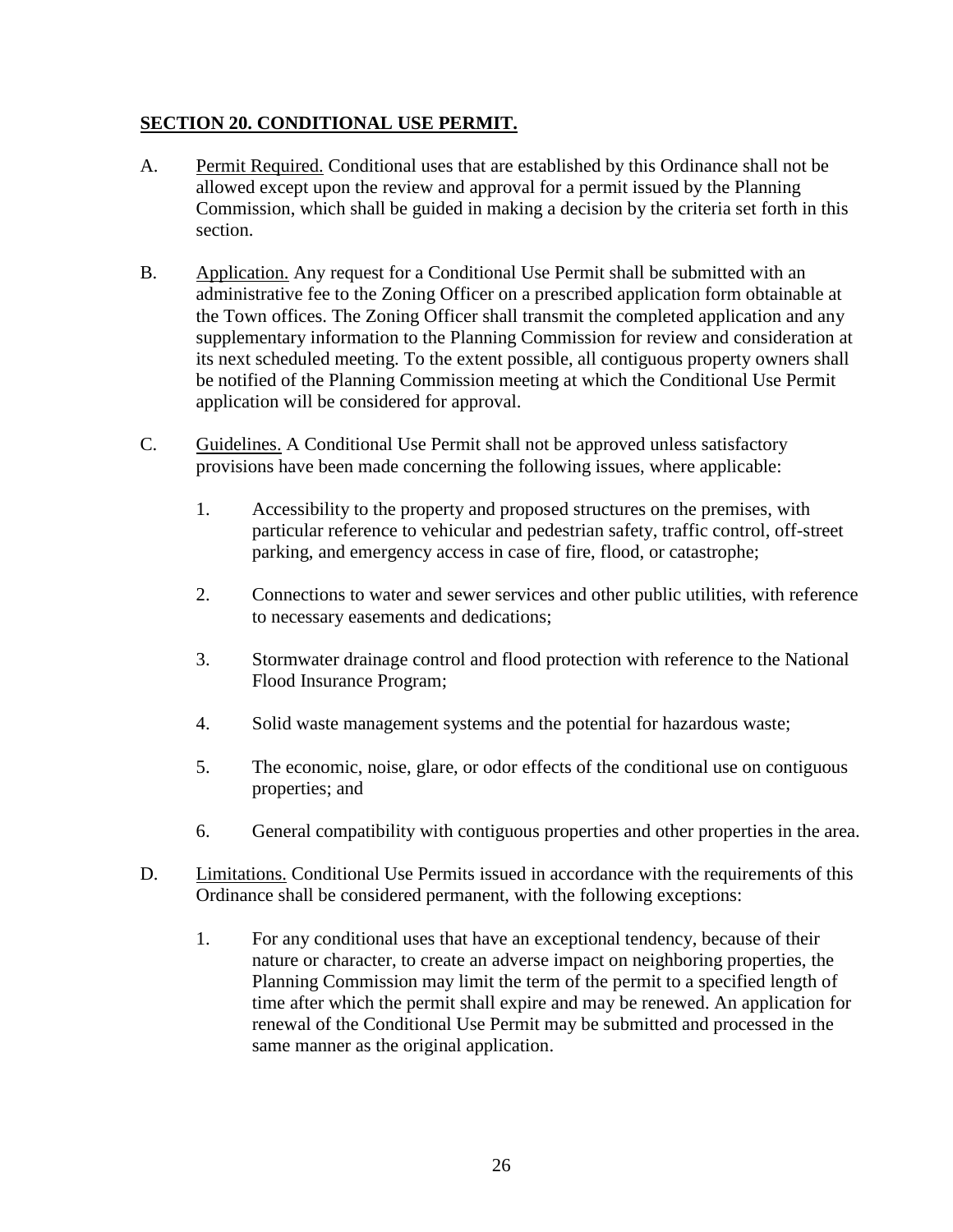- 2. Where there has been a significant change in the physical extent, operations, or character of a permitted conditional use, the Planning Commission may require a renewal of the original Conditional Use Permit. Significant change shall be determined by the Planning Commission, based on a review of the Conditional Use Permit.
- 3. An approved Conditional Use Permit shall become void one year after the date of approval if the rights and privileges granted thereby have not been utilized.
- 4. An approved Conditional Use Permit shall become void if, after the use has begun, it ceases on the approved site for a continuous period of one year or more.

# **SECTION 21. VARIANCES.**

- A. Definition. The Planning Commission may approve a Variance from the strict application of area, height, dimension, distance, setback, and off-street parking requirements of this Ordinance. A Variance may be approved in the case of exceptional physical conditions where the strict application of the requirements of this Ordinance would result in a practical difficulty or unnecessary hardship that would deprive the owner of the reasonable use of land or building.
- B. Application. Any request for a Variance shall be submitted with an administrative fee to the Zoning Officer on a prescribed form obtainable at the Town offices. The Zoning Officer shall transmit the completed application and any supplementary information to the Planning Commission for review and consideration at its next scheduled meeting. To the extent possible, all contiguous property owners shall be notified of the Planning Commission meeting at which the Variance application will be considered.
- C. Requirements. The Planning Commission may impose any necessary requirements in approving a Variance to assure that the Variance:
	- 1. Will cause no significant hazard, annoyance, or inconvenience to the owners or occupants of nearby property; and
	- 2. Will not significantly change the character of the neighborhood or reduce the value of nearby property.

### **SECTION 22. AMENDMENTS.**

- A. Authority. The Town Board may amend or change any of the regulations, procedures, or zone district boundaries established by this Ordinance.
- B. Application. Any request for an amendment to this Ordinance shall be submitted with an administrative fee to the Zoning Officer on a prescribed application form obtainable at the Town offices. An application may be initiated by the Town acting on behalf of the community at large. The Zoning Officer shall transmit the completed application and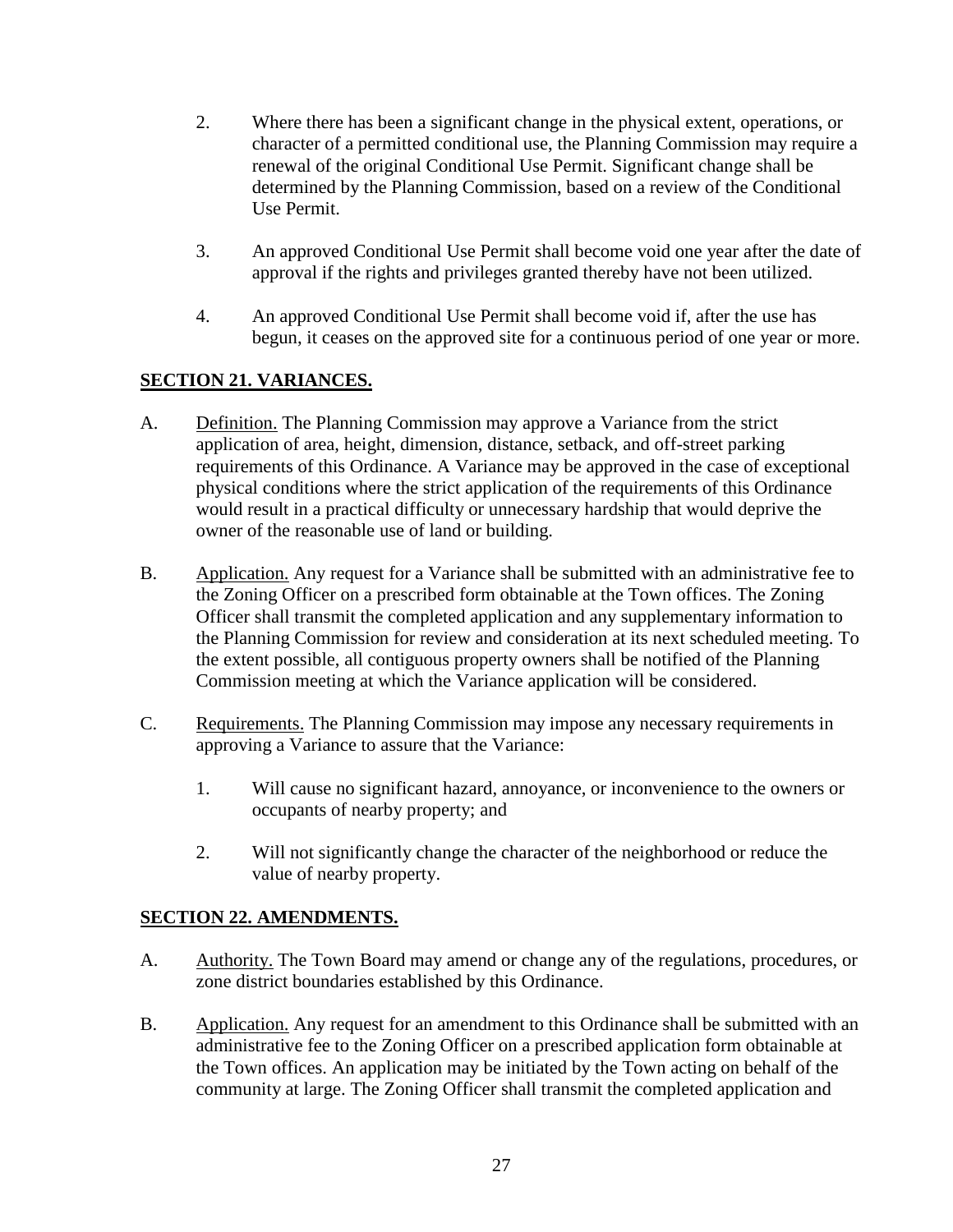any supplementary information to the Planning Commission for review. The Planning Commission shall prepare and transmit a recommendation in writing to the Town Board within seven days after its review of the proposed amendment is completed. To the extent possible, when the amendment includes a zone change, the Town shall notify all contiguous property owners of any land proposed for a zone change of the Planning Commission meeting at which the zone change will be reviewed for recommendation to the Town Board.

- C. Public Hearing. Upon receipt of the written recommendations of the Planning Commission, the Town Board shall call for a public hearing in which to make its decision on an application for amendment to this Ordinance. Notification of the time and place of the public hearing shall be published in a newspaper of general circulation in the Town at least 15 days prior to the hearing. The Town Board shall conduct the public hearing, at which all parties shall have an opportunity to submit data, views, or arguments, orally or in writing, and to examine witnesses testifying at the hearing. A record of the public hearing shall be kept.
- D. Notification by Mail. Whenever a zone change is proposed, notice of the public hearing shall be mailed by first class mail to the owners of land within the area proposed to be changed by a zoning regulation and within 100 feet, excluding public right-of-way, of the area proposed to be changed by a zoning regulation. If any notice by first class mail is returned undeliverable, the Town shall attempt to discover the owner's most recent address and notify said owner.

# **SECTION 23. APPEALS.**

- A. Right of Appeal. Any person aggrieved by a decision of the Zoning Officer or the Planning Commission in carrying out the provisions of this Ordinance may appeal that decision to the Town Board. An appeal must set forth specifically a claim that there was an error or an abuse of discretion, or that a decision was not supported by evidence in the matter.
- B. Application. Any appeal following a decision of the Zoning Officer or the Planning Commission shall be made in writing on prescribed forms obtainable at the Town offices, upon payment of an administrative fee, and submitted to the Zoning Officer. Any appeal not submitted within 30 days after the decision which is the subject of the appeal shall not be considered by the Town Board. The Zoning Officer shall transmit all papers involved in the proceedings to the Town Board within seven days after the receipt of the appeal application.
- C. Public Hearing. The decision on an appeal shall be made by the Town Board following a public hearing. Notification of the time and place of the public hearing shall be published in a newspaper of general circulation in the Town at least 15 days prior to the hearing. The Zoning Officer shall notify the applicant, members of the Planning Commission, and others who have expressed an interest, if any, of the hearing date.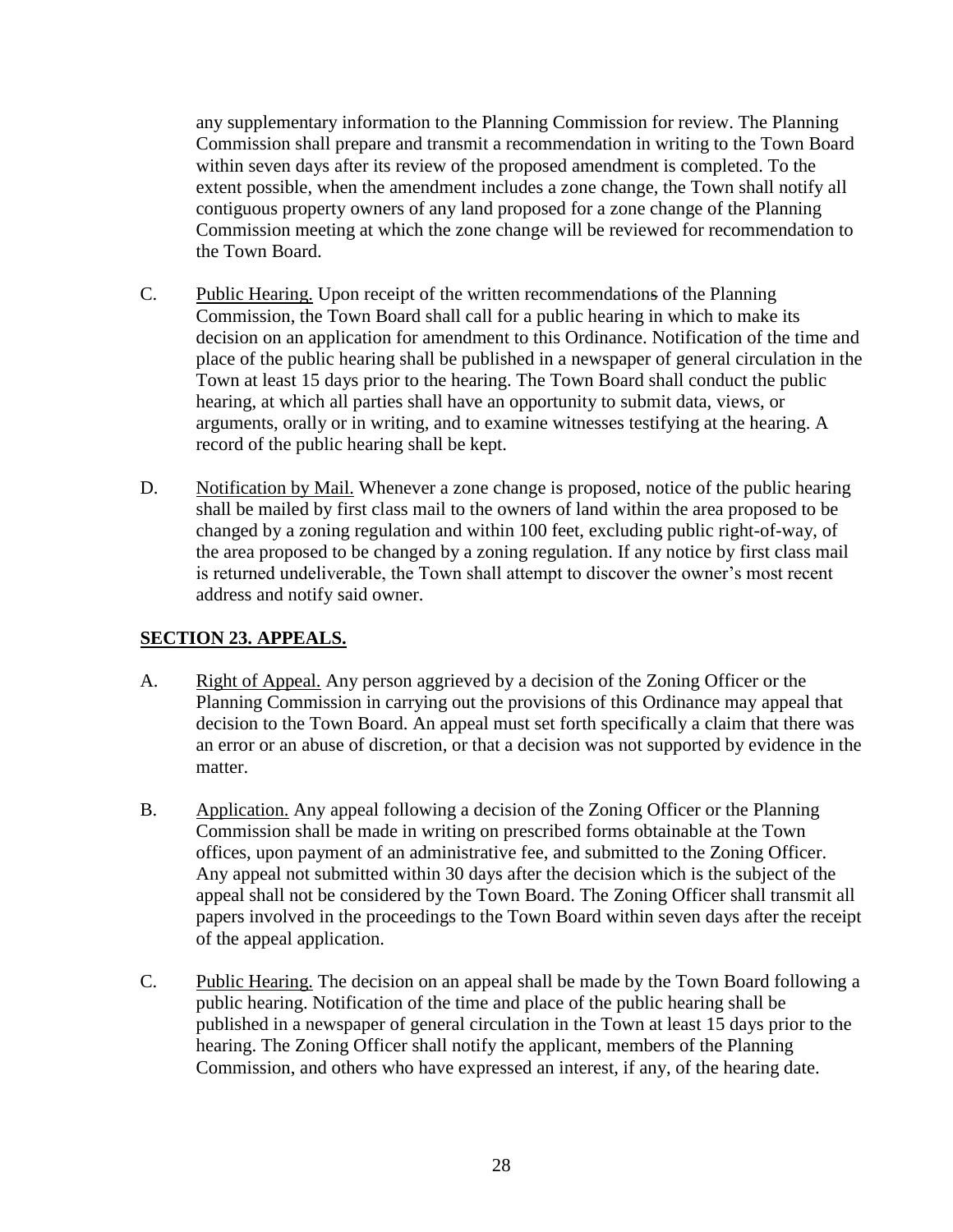- D. Stay of Proceedings. An appeal shall stay all proceedings in the action unless the Zoning Officer certifies that a stay will cause immediate peril to life or property. Upon such certification, the proceedings shall not be stayed except by order of District Court.
- E. Decision. An appeal shall be decided within 60 days of the date of application of the appeal. A majority vote of the members of the Town Board is required to reverse, change, or affirm a decision made by the Zoning Officer or the Planning Commission.

# **SECTION 24. ADMINISTRATIVE FEES.**

- A. Applications. Any applications required by this Ordinance shall be filed on prescribed forms obtainable at the Town offices and shall be accompanied by an administrative fee. Administrative fees shall not be required where the Town of Estancia is the moving party. The purpose of an administrative fee is to cover the processing costs, and shall not be refundable. All fees shall be paid to the Town Clerk at the time of application, and shall be made payable to the Town of Estancia.
- B. Administrative Fees. Administrative fees shall be charged as set forth by Resolution of the Town Board.

## **SECTION 25. PENALTIES.**

Any person violating any of the provisions of this Ordinance shall upon conviction be subject to a fine not exceeding \$500 or imprisonment for a period not exceeding 90 days, or both such fine and imprisonment, as authorized in 3-17-1.C. NMSA 1978. Any violation continued for a period of 30 days after conviction shall be prosecuted and treated as a separate offense.

### **SECTION 26. SEVERABILITY.**

The provisions of this Ordinance shall be deemed to be severable, and should any part of this Ordinance be declared by the courts to be unconstitutional or invalid, such holdings shall not affect the validity of this Ordinance other than the part so declared to be unconstitutional or invalid.